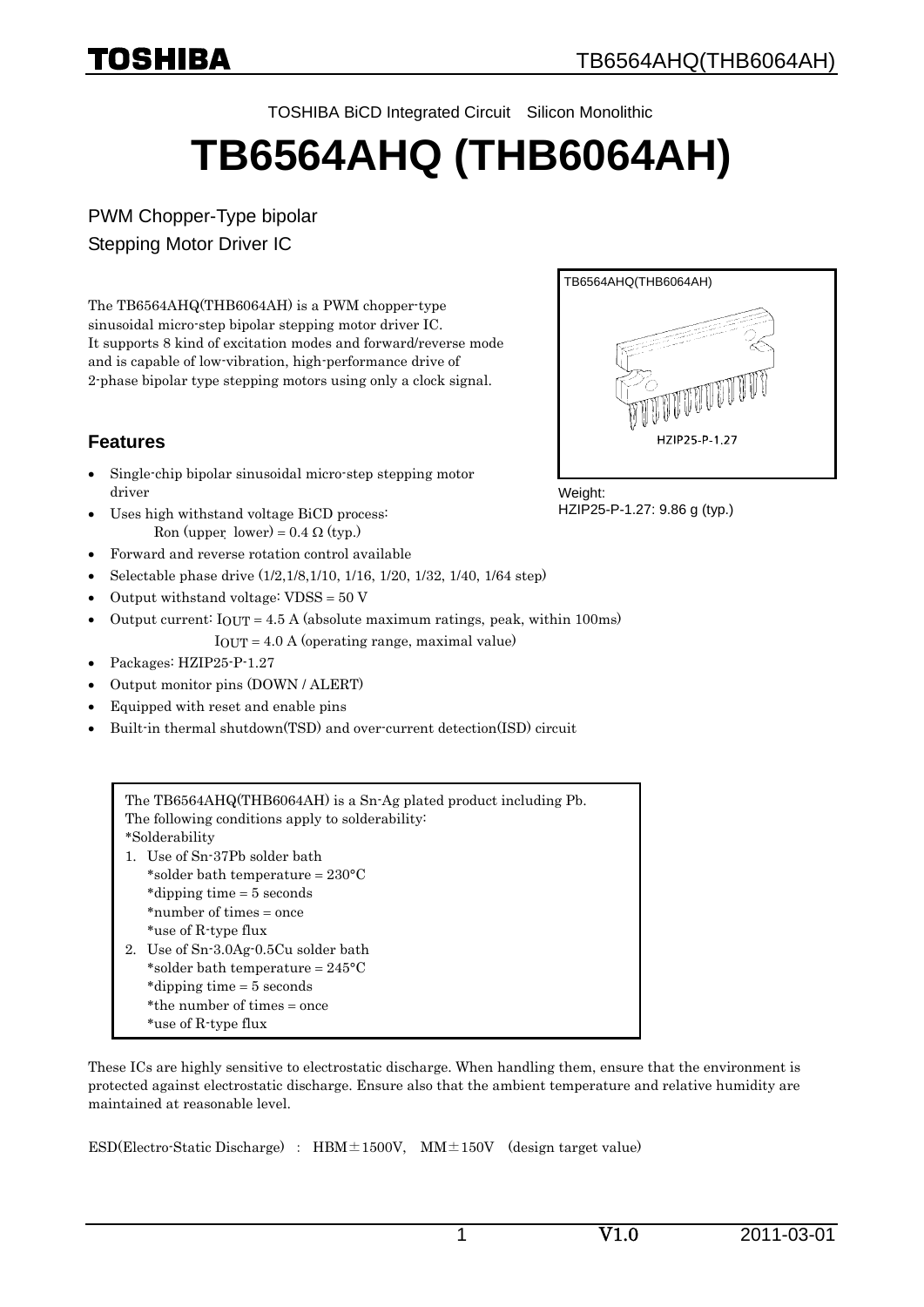### **Block Diagram**

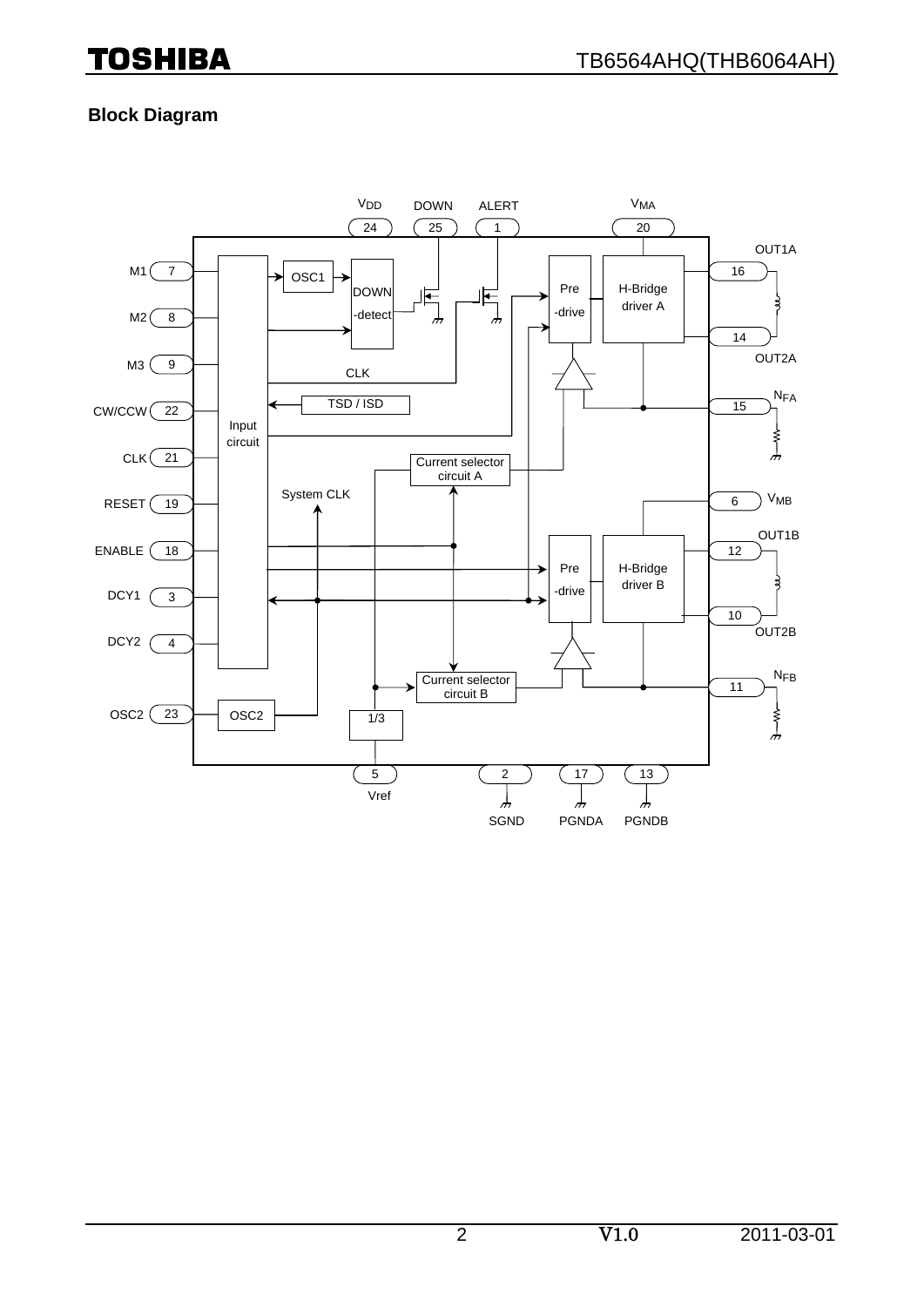# **Pin Functions**

| Pin No.        | 1/O    | Symbol                | <b>Functional Description</b>                          | Remark                       |
|----------------|--------|-----------------------|--------------------------------------------------------|------------------------------|
| 1              | Output | <b>ALERT</b>          | TSD / ISD monitor pin                                  |                              |
| 2              |        | <b>SGND</b>           | Signal ground                                          |                              |
| 3              | Input  | DCY1                  | Mixed decay ratio setting pin                          | Built-in pull-down resistor  |
| 4              | Input  | DCY <sub>2</sub>      | Mixed decay ratio setting pin                          | Built-in pull-down resistor  |
| 5              | Input  | Vref                  | Voltage input for 100% current level                   |                              |
| 6              | Input  | <b>VMB</b>            | Power supply                                           |                              |
| $\overline{7}$ | Input  | M1                    | Excitation mode setting input pin                      | Built-in pull-down resistor  |
| 8              | Input  | M <sub>2</sub>        | Excitation mode setting input pin                      | Built-in pull-down resistor  |
| 9              | Input  | M <sub>3</sub>        | Excitation mode setting input pin                      | Built-in pull-down resistor  |
| 10             | Output | OUT2B                 | B channel output 2                                     |                              |
| 11             |        | N <sub>FB</sub>       | B channel output current detection pin                 | Connect external resistor    |
| 12             | Output | OUT <sub>1</sub> B    | B channel output 1                                     |                              |
| 13             |        | <b>PGNDB</b>          | Power ground                                           |                              |
| 14             | Output | OUT2A                 | A channel output 2                                     |                              |
| 15             |        | <b>N<sub>FA</sub></b> | B channel output current detection pin                 | Connect external resistor    |
| 16             | Output | OUT <sub>1</sub> A    | A channel output 1                                     |                              |
| 17             |        | <b>PGNDA</b>          | Power ground                                           |                              |
| 18             | Input  | <b>ENABLE</b>         | Enable signal input pin                                | H: Enable, L: all output off |
|                |        |                       |                                                        | Built-in pull-down resistor  |
| 19             | Input  | <b>RESET</b>          | Reset signal input pin                                 | Built-in pull-down resistor  |
| 20             | Input  | <b>VMA</b>            | Power supply                                           |                              |
| 21             | Input  | <b>CLK</b>            | CLK pulse input pin                                    | Built-in pull-down resistor  |
| 22             | Input  | CW/CCW                | Forward/reverse control pin                            | L: Forward. H: reverse       |
|                |        |                       |                                                        | Built-in pull-down resistor  |
| 23             |        | OSC <sub>2</sub>      | Resistor connection pin for chopping frequency setting | Connect external resistor    |
| 24             | input  | <b>VDD</b>            | Control side power pin                                 |                              |
| 25             | Output | <b>DOWN</b>           | CLK frequency monitor pin                              |                              |

<Terminal circuits>

| Input pins<br>(M1, M2, M3, CLK, CW/CCW,<br>DCY1, DCY2, ENABLE and<br>RESET) | Output pins<br>(DOWN and ALERT) |
|-----------------------------------------------------------------------------|---------------------------------|
| V <sub>DD</sub><br>100 $\Omega$<br>₩<br>א8<br>≯≶<br>א                       |                                 |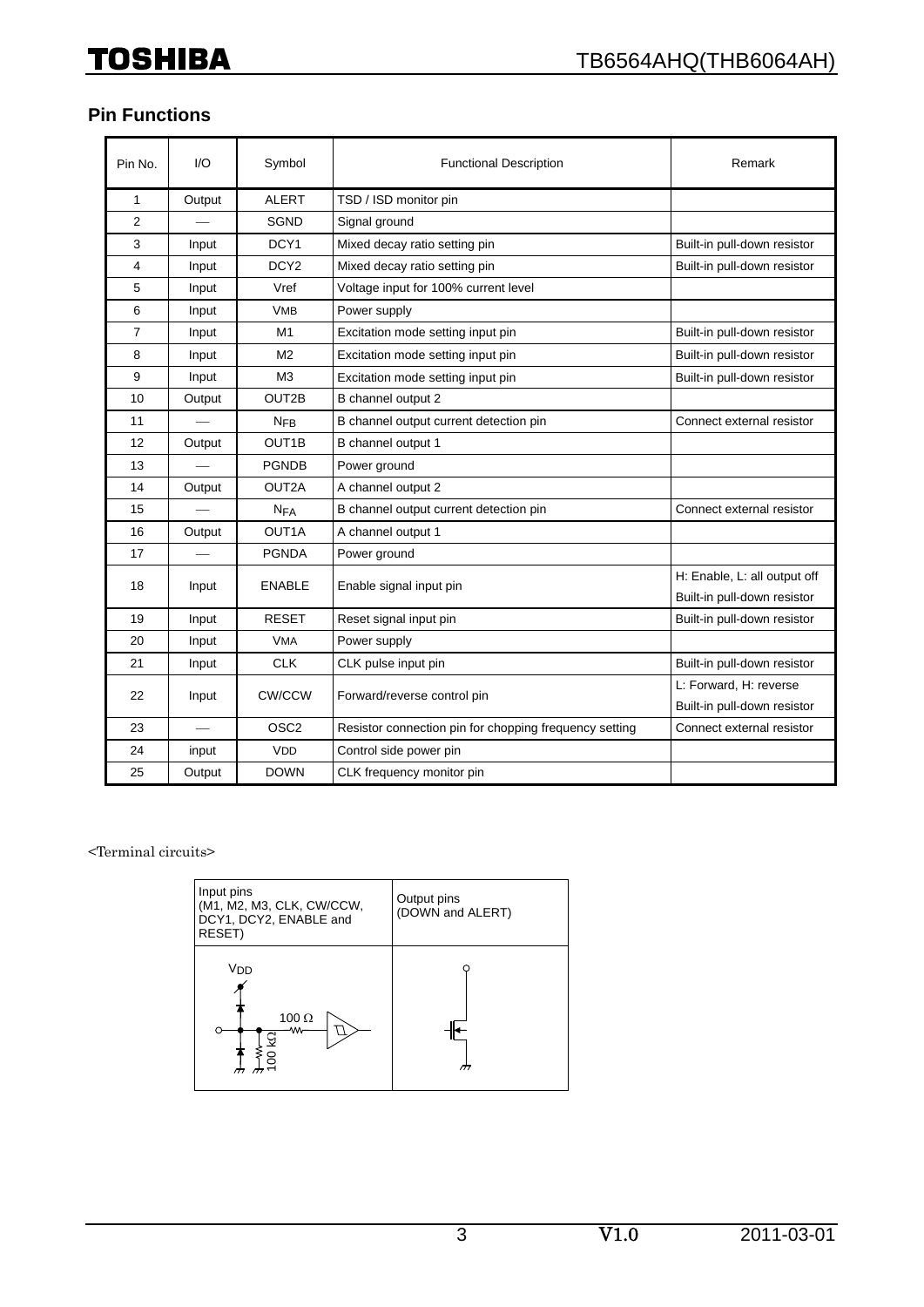### **Absolute Maximum Ratings (Ta** = **25°C)**

| Characteristic              | Symbol                | Rating       | Unit    |  |
|-----------------------------|-----------------------|--------------|---------|--|
| Power supply voltage        | <b>V<sub>DD</sub></b> | 6            | $\vee$  |  |
|                             | VMA/B                 | 50           |         |  |
| Output current              | l <sub>O</sub> (PEAK) | 4.5(Note 1)  | A/phase |  |
| Drain current (ALERT, DOWN) | I ALERT               | 1            | mA      |  |
|                             | I DOWN                |              |         |  |
| Input voltage               | <b>V<sub>IN</sub></b> | 5.5          | V       |  |
| Power dissipation           |                       | 5 (Note 2)   | W       |  |
|                             | $P_D$                 | 43 (Note 3)  |         |  |
| Operating temperature       | Topr                  | $-30$ to 85  | °C      |  |
| Storage temperature         | $T_{\text{stg}}$      | $-55$ to 150 | °C      |  |

Note 1:  $T = 100$ ms

Note 2:  $Ta = 25^{\circ}C$ , No heat sink.

Note 3:  $Ta = 25^{\circ}C$ , with infinite heat sink.

### **Operating Range (Ta** = −**30 to 85°C)**

| Characteristic       | Symbol                | <b>Test Condition</b> | Min         | Typ. | Max | Unit       |  |
|----------------------|-----------------------|-----------------------|-------------|------|-----|------------|--|
| Power supply voltage | <b>V<sub>DD</sub></b> |                       | 4.5         | 5.0  | 5.5 | V          |  |
|                      | VMA/B                 | $VMA/B \ge VDD$       | 4.5         |      | 42  |            |  |
| Output current       | <b>IOUT</b>           |                       |             |      | 4   | A          |  |
| Input voltage        | V <sub>IN</sub>       |                       | $\mathbf 0$ |      | 5.5 | V          |  |
|                      | $V_{ref}$ (*)         |                       | 0.5         |      | 3.0 |            |  |
| Clock frequency(**)  | f <sub>CLK</sub>      |                       |             |      | 200 | kHz        |  |
| Chopping frequency   | fchop                 | (design target value) | 15          | 40   | 65  | kHz        |  |
| <b>OSC</b> frequency | fosc <sub>2</sub>     |                       | 2.6         | 4.0  | 5.4 | <b>MHz</b> |  |

(\*) Do not apply 3.5V or over to the Vref terminal.

(\*\*) IC can not be damaged within 200kHz. However, the customer can accept that a motor does not always rotate at high frequency of CLK.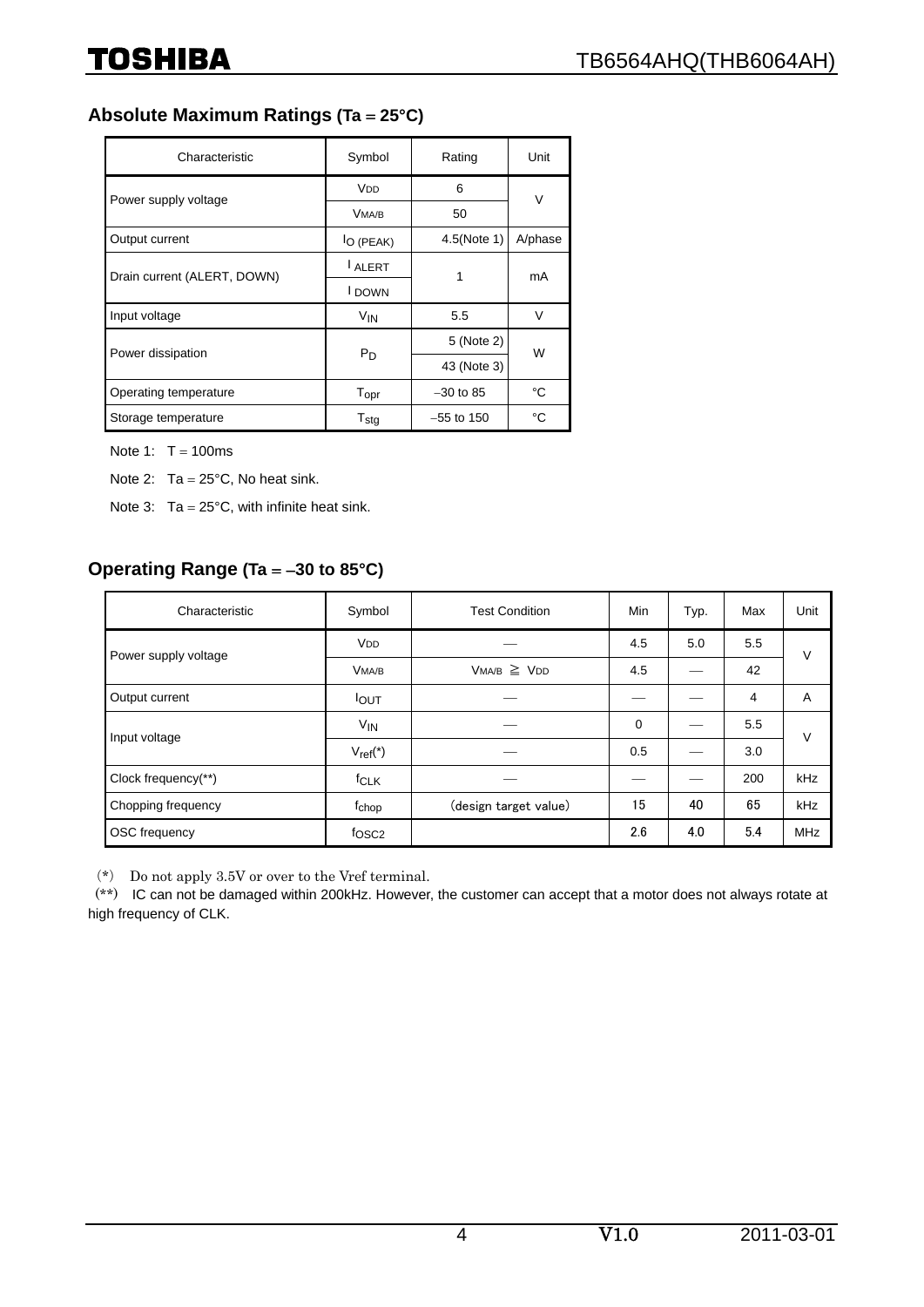# Electrical Characteristics (Ta = 25°C, V<sub>DD</sub> = 5V, V<sub>M</sub> = 24V)

Control circuit

| Characteristic                            |                                   | Symbol                | <b>Test Condition</b>                                                     | Min    | Typ.                     | Max             | Unit       |  |
|-------------------------------------------|-----------------------------------|-----------------------|---------------------------------------------------------------------------|--------|--------------------------|-----------------|------------|--|
| Input voltage                             | High                              | $V_{IN(H)}$           |                                                                           | 2.0    |                          | V <sub>DD</sub> | $\vee$     |  |
|                                           | Low                               | $V_{IN(L)}$           | M1, M2, M3, CW/CCW, CLK,<br>RESET, ENABLE, DCY1, DCY2                     | $-0.2$ | $\overline{\phantom{0}}$ | 0.8             |            |  |
| Input hysteresis voltage                  |                                   | V <sub>H</sub>        |                                                                           |        | 400                      |                 | mV         |  |
| Input current                             |                                   | $I_{IN(H)}$           | M1, M2, M3, CW/CCW, CLK,<br>RESET, ENABLE, DCY1, DCY2<br>$V_{IN}$ = 5.0 V |        | 55                       | 80              | μA         |  |
|                                           |                                   | $I_{IN(L)}$           | $V_{IN} = 0 V$                                                            |        |                          | 1               |            |  |
| VDD supply current                        |                                   | I <sub>DD1</sub>      | Output open,<br>RESET: H, ENABLE: H<br>M1:L, M2:L, M3:L (1/2-step mode)   |        | 3                        | $\overline{7}$  | mA         |  |
|                                           |                                   | I <sub>DD2</sub>      | RESET: L. ENABLE: H<br>2                                                  |        | 7                        |                 |            |  |
|                                           |                                   | I <sub>DD3</sub>      | RESET: L. ENABLE: L                                                       |        | $\overline{2}$           | $\overline{7}$  |            |  |
|                                           |                                   | I <sub>M1</sub>       | RESET: H/L, ENABLE: L                                                     |        | 0.5                      |                 | mA         |  |
| V <sub>M</sub> supply current             |                                   | $I_{M2}$              | RESET: H/L, ENABLE: H                                                     |        | $\mathbf{1}$             |                 |            |  |
| Vref input                                | Input current                     | $I_{IN(ref)}$         | $Vref=3.0V$                                                               |        |                          | 1               | μA         |  |
| circuit<br>Divider ratio                  |                                   | $V_{ref}/V_{NF}$      | Maximum current: 100%                                                     |        | 3                        |                 |            |  |
| Minimum CLK pulse width                   |                                   | t <sub>CLKH</sub>     |                                                                           | 2.3    |                          |                 | μS         |  |
|                                           |                                   | tCLKL                 |                                                                           |        |                          |                 |            |  |
|                                           |                                   | V <sub>OI</sub> DOWN  |                                                                           |        |                          |                 |            |  |
| Output residual voltage                   |                                   | V <sub>OL</sub> ALERT | $I_{OL} = 1$ mA                                                           |        |                          | 0.5             | $\vee$     |  |
|                                           | TSD operation temperature(Note)   | <b>TSD</b>            | (Design target value)                                                     |        | 170                      | $\qquad \qquad$ | °C         |  |
| <b>TSD hysteresis</b><br>(Note)           |                                   | <b>TSDhys</b>         | (Design target value)                                                     |        | 40                       |                 | °C         |  |
| Oscillation frequency                     |                                   | fosc1                 | using built-in capacitor and resistor                                     | 50     | 100                      | 200             | kHz        |  |
| Oscillation frequency                     |                                   | fosc <sub>2</sub>     | $R_{\text{OSC}} = 51 \text{k} \Omega$                                     | 2.6    | 4.0                      | 5.4             | <b>MHz</b> |  |
| Oscillation<br>circuit for<br>CLK monitor | <b>Detection CLK</b><br>frequency | fdetect               | using built-in capacitor and resistor                                     | 1.0    | 2.0                      | 4.0             | Hz         |  |

Note: Pre-shipment testing is not performed.

#### **Output Block**

| Characteristic              |            | Symbol                              | <b>Test Condition</b>                                         | Min | Typ. | Max | Unit |
|-----------------------------|------------|-------------------------------------|---------------------------------------------------------------|-----|------|-----|------|
| Output ON resistor          |            | $Ron_H + Ron_L$ $ $ $ _{OUT} = 4$ A |                                                               |     | 0.4  | 0.6 | Ω    |
| Output transistor switching |            | tr                                  | $R_L = 2 \Omega$ , $V_{NF} = 0 V$ ,<br>C <sub>L</sub> = 15 pF |     | 1.5  |     |      |
| characteristics             |            | tf                                  |                                                               |     | 0.5  |     | μS   |
|                             | Upper side | Iгн                                 |                                                               |     |      | 5   |      |
| Output leakage current      | Lower side | IЦ                                  | $V_M = 50 V$                                                  |     |      | 5   | μA   |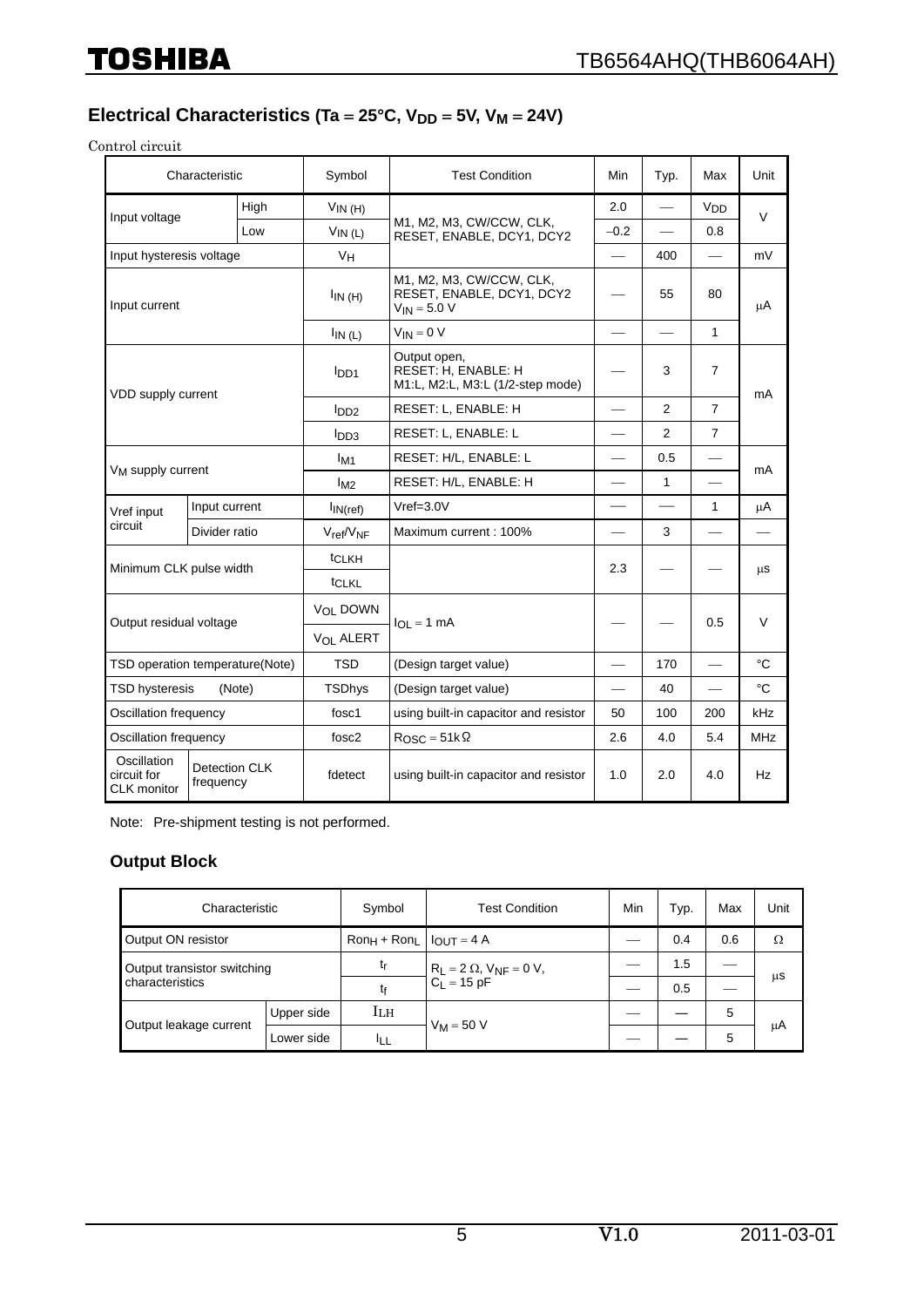### **Description of Functions**

#### **1. Excitation Settings**

The excitation mode can be selected from the following eight modes using the M1, M2 and M3 inputs. (The default is 1/2 excitation using the internal pull-down.)

Please be sure to set up 'Low' or 'High' always at M1, M2 and M3 terminals.

Although M1、M2 and M3 terminals have built-in pull-down resistors, please do not keep M1、M2 and M3 terminals open. New excitation mode starts from the initial mode when M1, M2, or M3 inputs are shifted during motor operation. (Specifications of the TB6564HQ are the same as the TB6564AHQ about it.)

|    | Input          |                | Mode         |
|----|----------------|----------------|--------------|
| M1 | M <sub>2</sub> | M <sub>3</sub> | (Excitation) |
| L  |                |                | 1/2          |
|    |                | H              | 1/8          |
|    | н              |                | 1/10         |
|    | н              | н              | 1/16         |
| н  |                | L              | 1/20         |
| H  |                | н              | 1/32         |
| н  | н              |                | 1/40         |
| Н  | н              | Н              | 1/64         |

#### **2. Function**

When the ENABLE signal goes Low level, it sets an OFF on the output. The output changes to the Initial mode shown in the table below when the RESET signal goes Low level. In this mode, the status of the CLK and CW/CCW pins are irrelevant.

|            | Input  | Output Mode  |               |              |
|------------|--------|--------------|---------------|--------------|
| <b>CLK</b> | CW/CCW | <b>RESET</b> | <b>ENABLE</b> |              |
|            |        |              | н             | <b>CW</b>    |
|            | н      |              | н             | <b>CCW</b>   |
| Χ          |        |              | н             | Initial mode |
| x          |        |              |               | 7            |

X: Don't care

#### **3. Initial Mode**

When RESET is used, the phase currents are as follows.

| <b>Excitation Mode</b> | A Phase Current | <b>B Phase Current</b> |
|------------------------|-----------------|------------------------|
| $1/2$ step             | 100%            | 0%                     |
| $1/8$ step             | 100%            | $0\%$                  |
| $1/10$ step            | 100%            | 0%                     |
| $1/16$ step            | 100%            | $0\%$                  |
| $1/20$ step            | 100%            | $0\%$                  |
| $1/32$ step            | 100%            | $0\%$                  |
| $1/40$ step            | 100%            | $0\%$                  |
| $1/64$ step            | 100%            | 0%                     |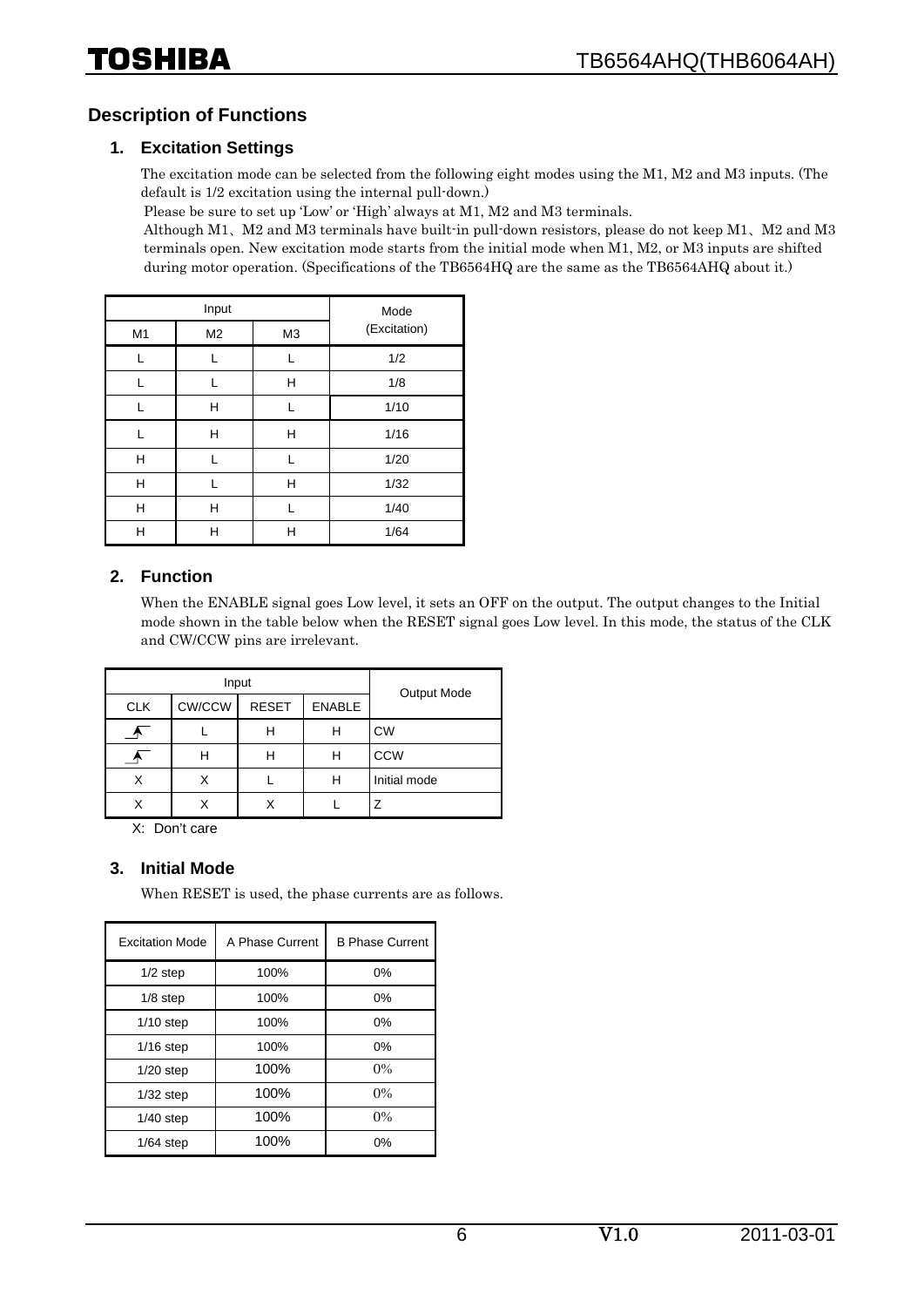#### **4. 100% current Settings (Current Value)**

100% current value is determined by Vref inputted from external part and the external resistance for detecting output current.

Vref is doubled 1/3 inside IC, and compared with VRS.

 $I_0(100\%)$  = Vref x  $1/3$  x  $1/Rs$ 

The average current is lower than the calculated value because this IC has the method of peak current detection.

#### **5. OSC1 and OSC2**

#### **(1)OSC1**:

Triangle wave is generated internally by CR oscillation with the capacitor and the resistor in the IC.

 $f$ osc1 = 100 kHz

#### **(2)OSC2**:

Triangle wave is generated internally by CR oscillation by connecting external resistor to OSC2 terminal. Rosc2:  $24k\Omega \leq R \text{osc2} \leq 180k\Omega$ 

Relation of external resistor and frequency (fchop) is as follows; Values of the table below are design target values.

| $Rosc2(k \Omega)$ | fchop(kHz) |
|-------------------|------------|
| 180               | 15         |
|                   |            |
| 94                | 65         |

#### **6. Decay Mode Settings**

It takes approximately five OSC cycles for discharging a current in PWM mode. The 20% fast decay mode is created by inducing decay during the last cycle in Fast Decay mode; the 40% fast Decay mode is created by inducing decay during the last two cycles in Fast Decay mode; the 60% fast Decay mode is created by inducing decay during the last three cycles in Fast Decay mode; the 80% fast Decay mode is created by inducing decay during the last four cycles in Fast Decay mode.

Since the DCY1 and DCY2 pins have internal pull-down resistors, the 20% fast decay mode is selected when DCY1 and DCY2 are undriven.

| Dcy <sub>2</sub> | Dcy1 | <b>Current Decay Setting</b> |
|------------------|------|------------------------------|
|                  |      | 20% Fast Decay               |
|                  |      | 40% Fast Decay               |
|                  |      | 60% Fast Decay               |
|                  |      | 80% Fast Decay               |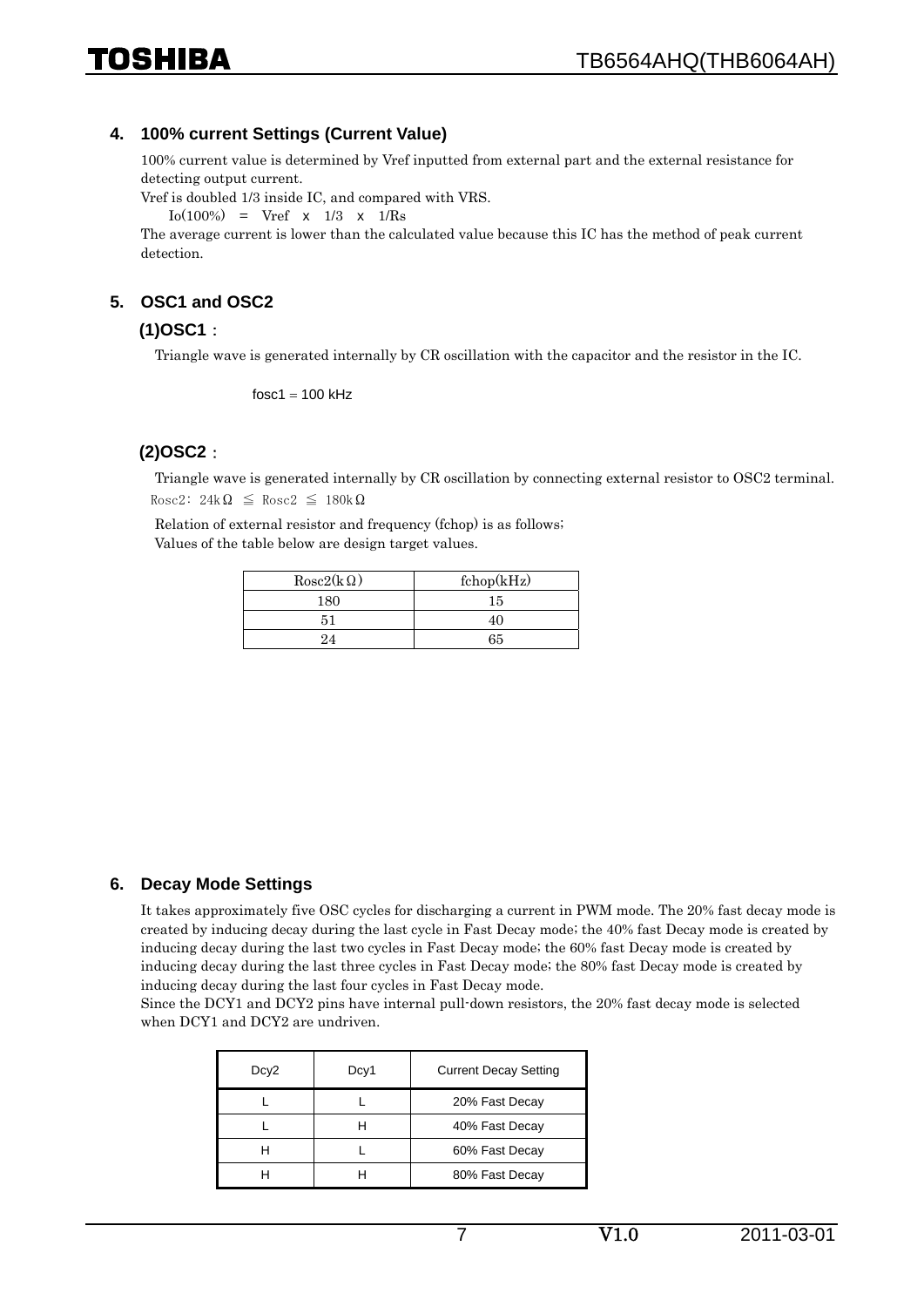#### **7. Current Waveforms and Mixed Decay Mode Settings**

The period of PWM operation is equal to five periods of OSCM. OSCM is equal to 1/20 of OSC2. The current decay rate of the Decay mode operation can be determined by the DCY1 and DCY2 inputs for constant-current control.

The "NF" refers to the point at which the output current reaches its predefined current level. The smaller the MDT value, the smaller the current ripple amplitude. However, the current decay rate decreases.

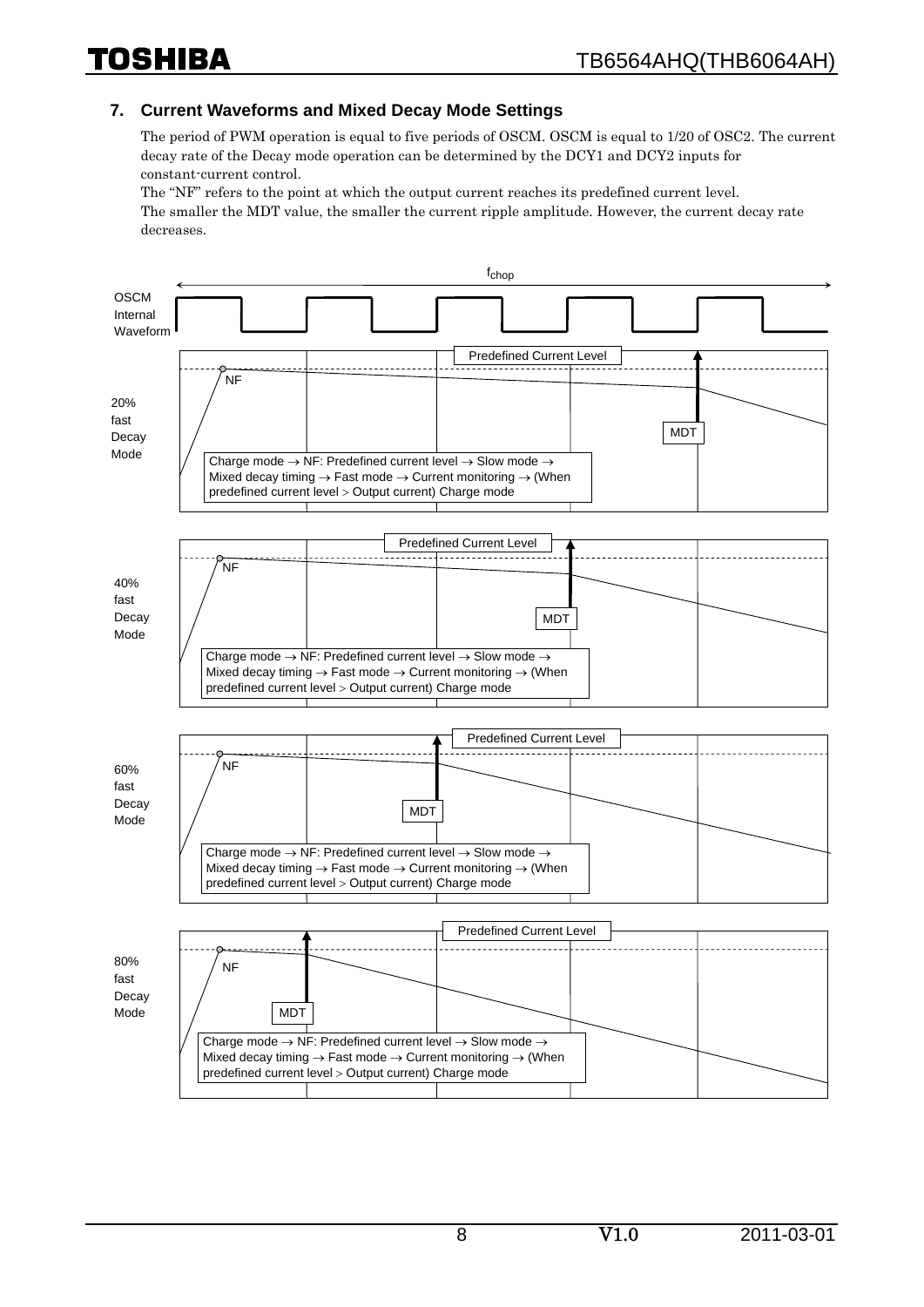#### **8. Current Control Modes (Effects of Decay Modes)**

• Increasing the current (sine wave)



• Decreasing the current with a high decay rate (The current decay rate in Mixed Decay mode is the ratio between the time in Fast-Decay mode (discharge time after MDT) and the remainder of the period.)



• Decreasing the current with a low decay rate (The current decay rate in Mixed Decay mode is the ratio between the time in Fast-Decay mode (discharge time after MDT) and the remainder of the period.)



During Mixed Decay and Fast Decay modes, if the predefined current level is less than the output current at the RNF (current monitoring point), the Charge mode in the next chopping cycle will disappear (though the current control mode is briefly switched to Charge mode in actual operations for current sensing) and the current is controlled in Slow and Fast Decay modes (mode switching from Slow Decay mode to Fast Decay mode at the MDT point).

Note: The above figures are rough illustration of the output current. In actual current waveforms, transient response curves can be observed.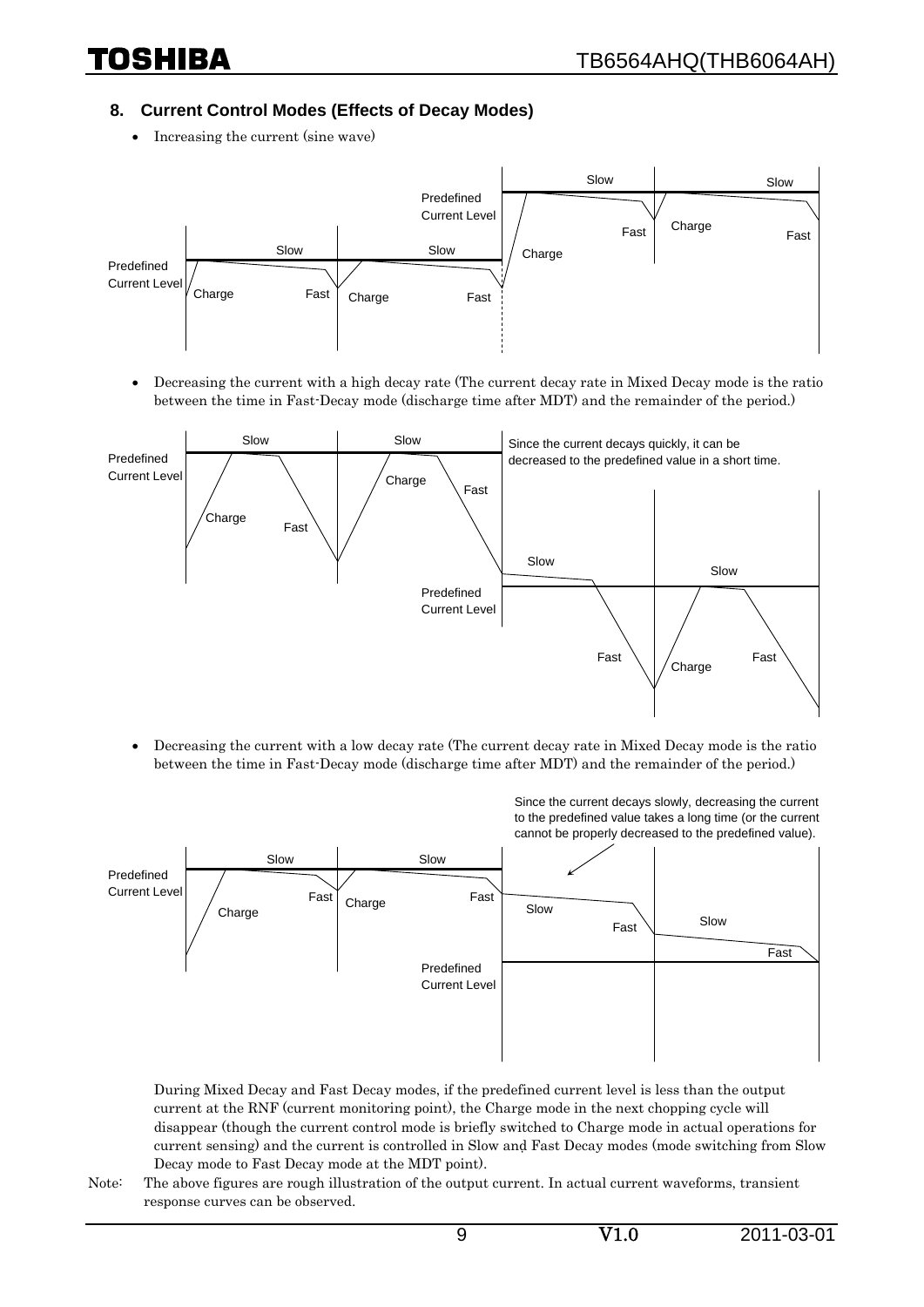#### **9. Current Waveforms in Mixed Decay Mode**



• When the NF points come after Mixed Decay Timing points



• When the output current value > predefined current level in Mixed Decay mode



\*: Even if the output current rises above the predefined current at the RNF point, the current control mode is briefly switched to Charge mode for current sensing.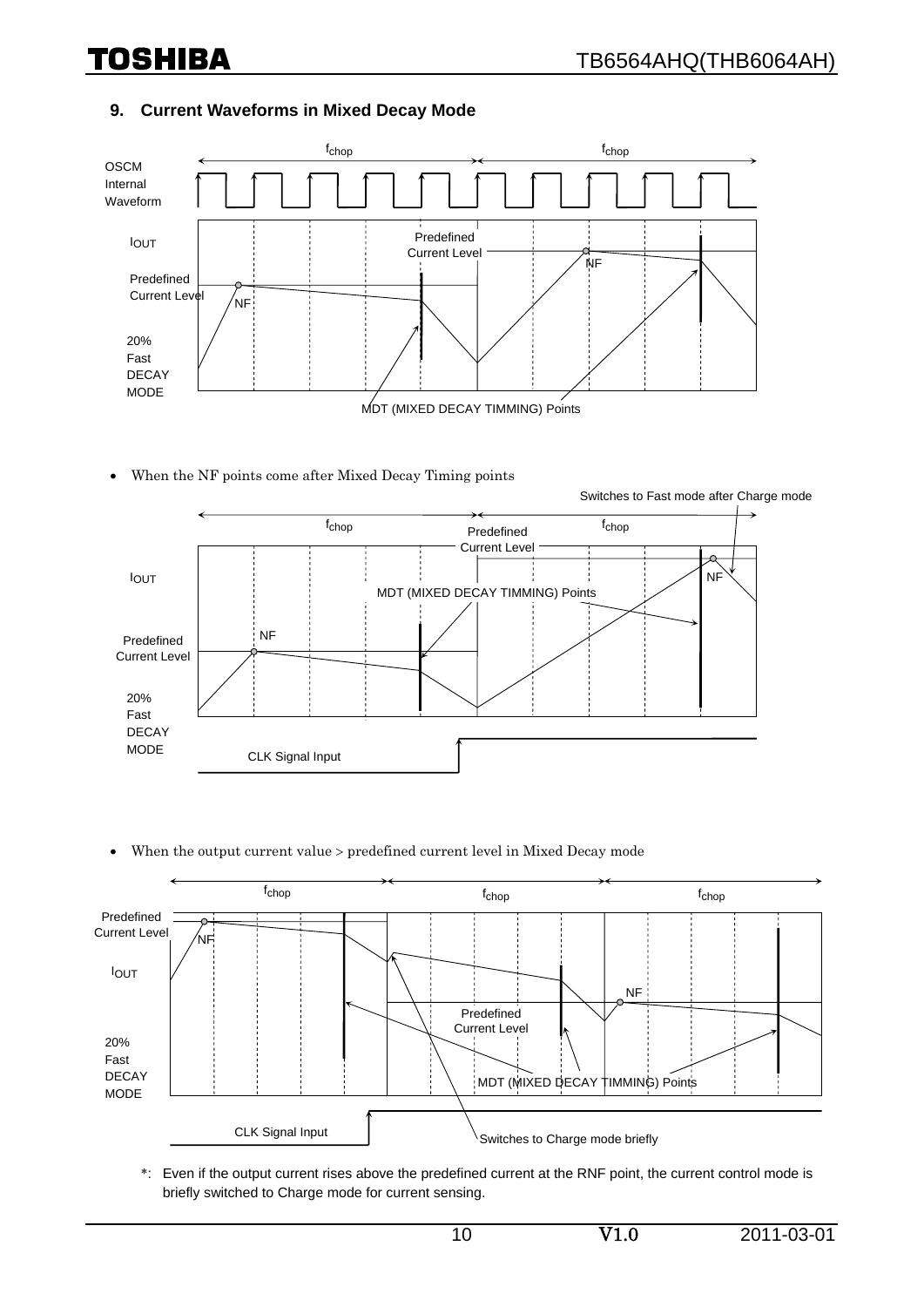#### **13.Thermal Shut-Down circuit**

The IC incorporates a thermal shutdown circuit. When the junction temperature  $(T<sub>i</sub>)$  reaches 170°C (typ.), the output power MOSFETs are turned off.

The output power MOSFETs are turned on automatically.

The IC has 40°C of temperature hysteresis.

 $TSD = 170\textdegree C$  (target spec) (Note)  $\triangle$ TSD = 40°C (target spec) (Note)



Note: Pre-shipment testing is not performed.

#### **14. ISD (Over current detection)**

Current that flow through output power MOSFETs are monitored individually. If over-current is detected in at least one of all output power MOSFETs, all output power MOSFETs are turned off then this status is kept until ENABLE signal is input. Target value in design is 6A and dispersion of  $\pm$ 1.5A should be considered.



Note: Pre-shipment testing is not performed.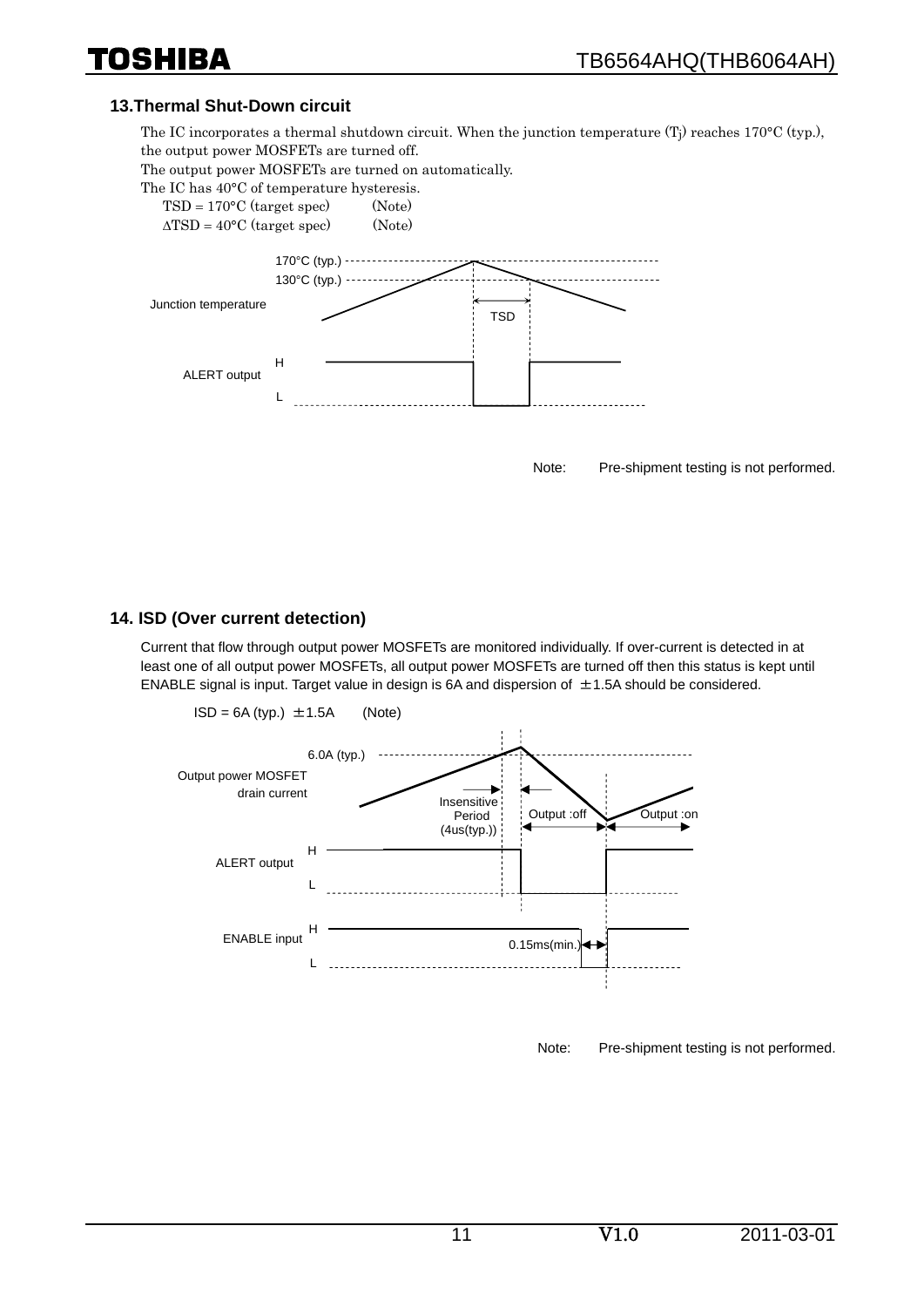#### **15. Low voltage detection (UVLO) circuit**

 $(1)$  VDD :

Outputs are shutoff by operating at 3.9V (Typ.) of VDD or less.

It has a hysteresis of 0.1V(Typ.) and recover to output when VDD reaches 4.0V(Typ.).

 $(2)$  VM :

Outputs are shutoff by operating at 3.9V (Typ.) of VM or less.

It has a hysteresis of 0.1V(Typ.) and recover to output when VDD reaches 4.0V(Typ.).

#### ・The state of internal IC when the ULVO circuit is driving

The states of the internal IC, outputs, and the IC after recovery correspond to both the enable mode and the initial mode.

When VDD or VM falls to around 3.9V and UVLO operates, output turns off. It recovers automatically from the initial state when both VDD and VM rise to around 4.0V or more.

#### **16. ALERT output**

ALERT pin outputs the state of TSD and ISD. When TSD or ISD circuit is under detection, ALERT pin state changes from high impedance to low.

 $V_{ALERT}$  = 0.5V (max.) at 1mA

| TSD                 | ISD                 | ALERT pin |
|---------------------|---------------------|-----------|
| Under TSD detection | Under TSD detection |           |
| Normal              | Under TSD detection | Low       |
| Under TSD detection | Normal              |           |
| Normal              | Normal              |           |



#### **17. DOWN**

When IC detects CLK frequency less than 2.0Hz, output of DOWN pin turns to LOW.

| Pin State | <b>DOWN</b>            |  |  |
|-----------|------------------------|--|--|
| Low       | $f_{C1 K} \leq 2.0 Hz$ |  |  |
|           | $f_{C1 K}$ > 2.0Hz     |  |  |

 $f_{\text{detect}} = 1.0 \text{Hz}(\text{min.}) \sim 4.0 \text{Hz}(\text{max.})$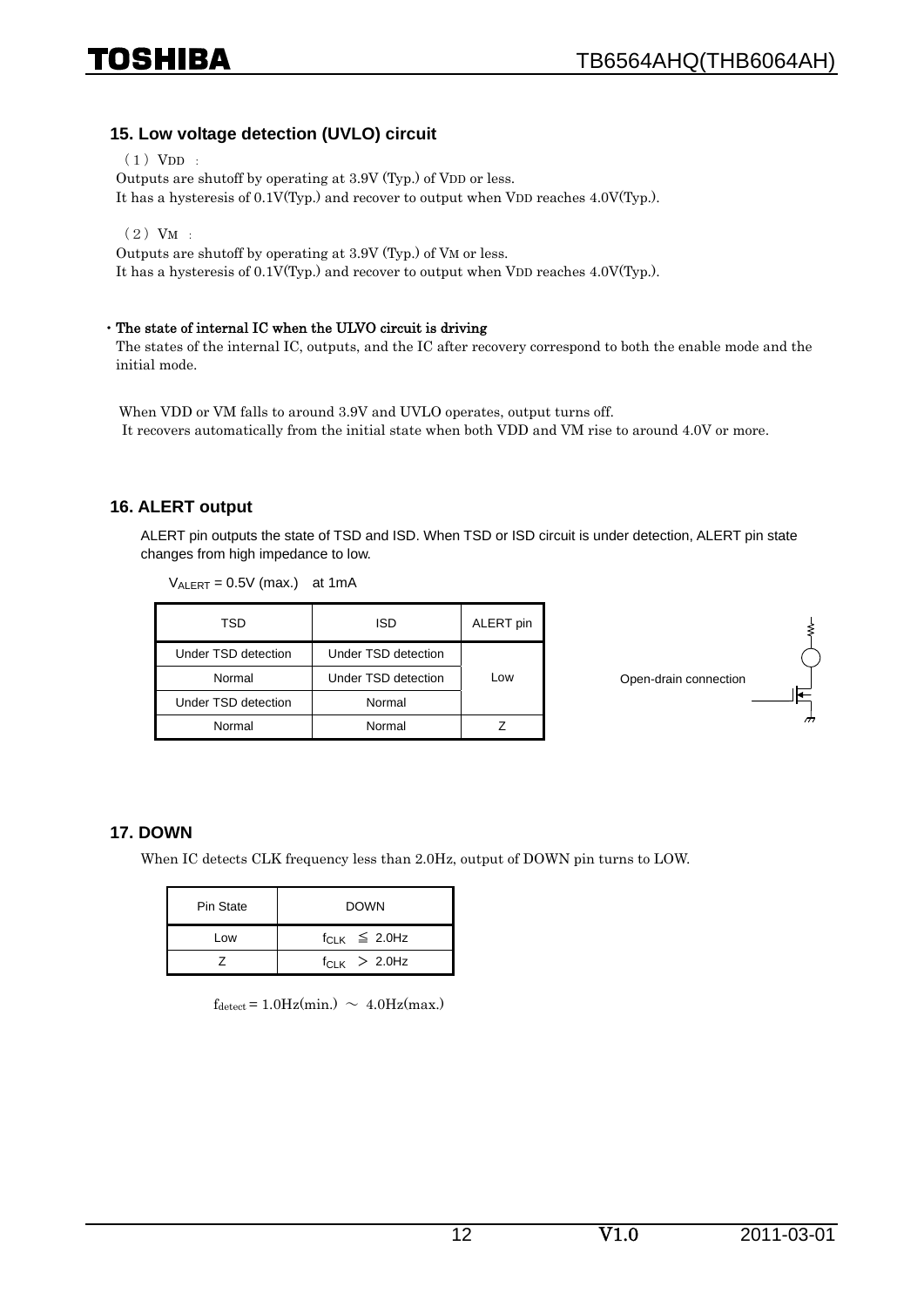Relationship between Enable, RESET and Output (OUT) **Ex-1: ENABLE 1/2-step mode(M1: L, M2: L, M3: L)** 



The ENABLE signal at Low level disables only the output signals. Internal logic functions proceed in accordance with input clock signals and without regard to the ENABLE signal. Therefore output current is initiated by the timing of the internal logic circuit after release of disable mode.

**Ex-2: RESET 1/2-step mode (M1: L, M2: L, M3: L)** 



When the RESET signal goes Low level, output goes Initial state (Initial state: A Channel output current is 100%).

Once the RESET signal returns to High level, output continues from the next state after Initial from the next raise in the Clock signal.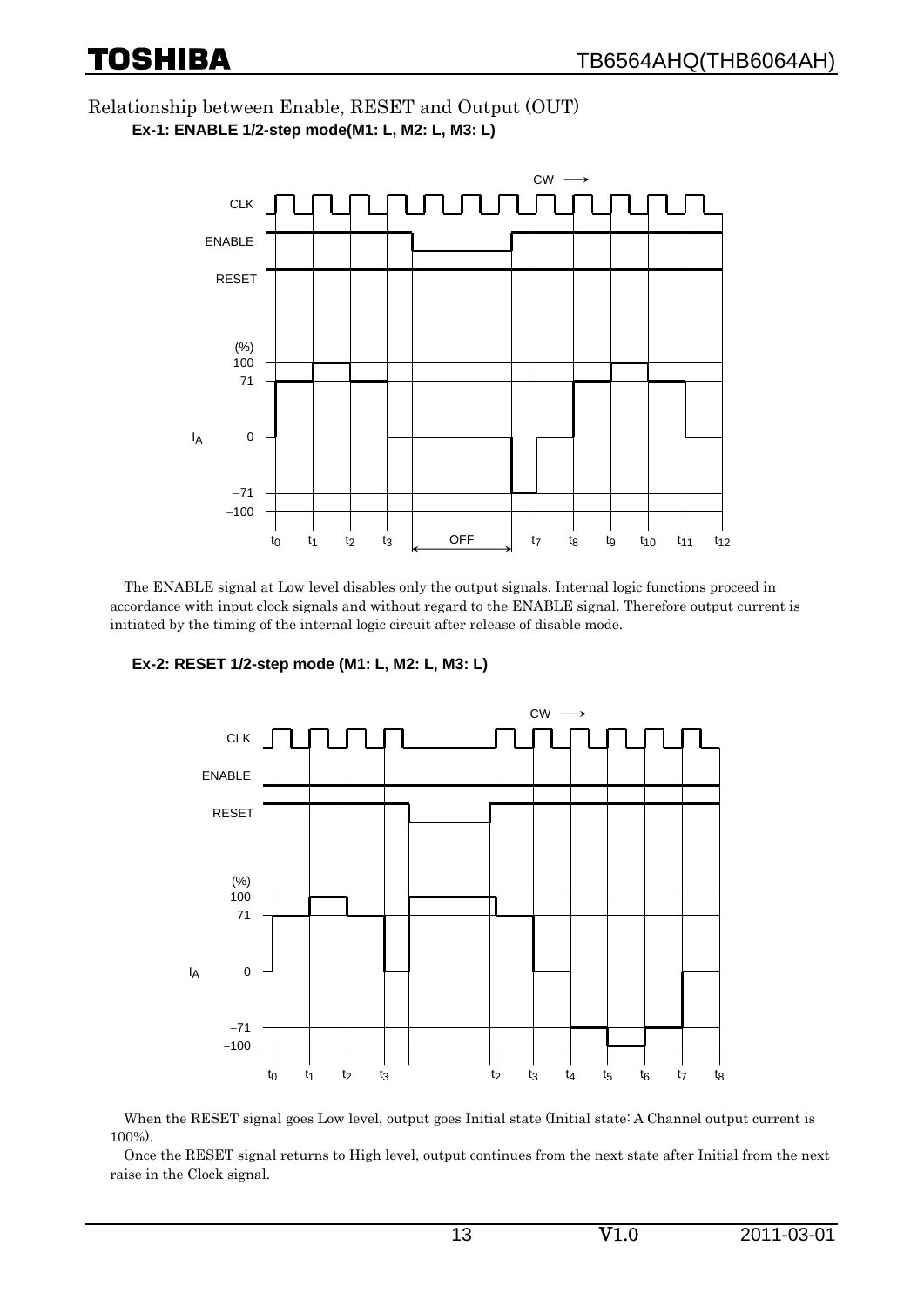#### Sequences of output waveform I<sub>A</sub>/I<sub>B</sub> at each excitation mode

**1/2-step Excitation Mode (M1: L, M2: L, M3: L, CW Mode)** 



**1/2-step Excitation Mode (M1: L, M2: L, M3: L, CCW Mode)**

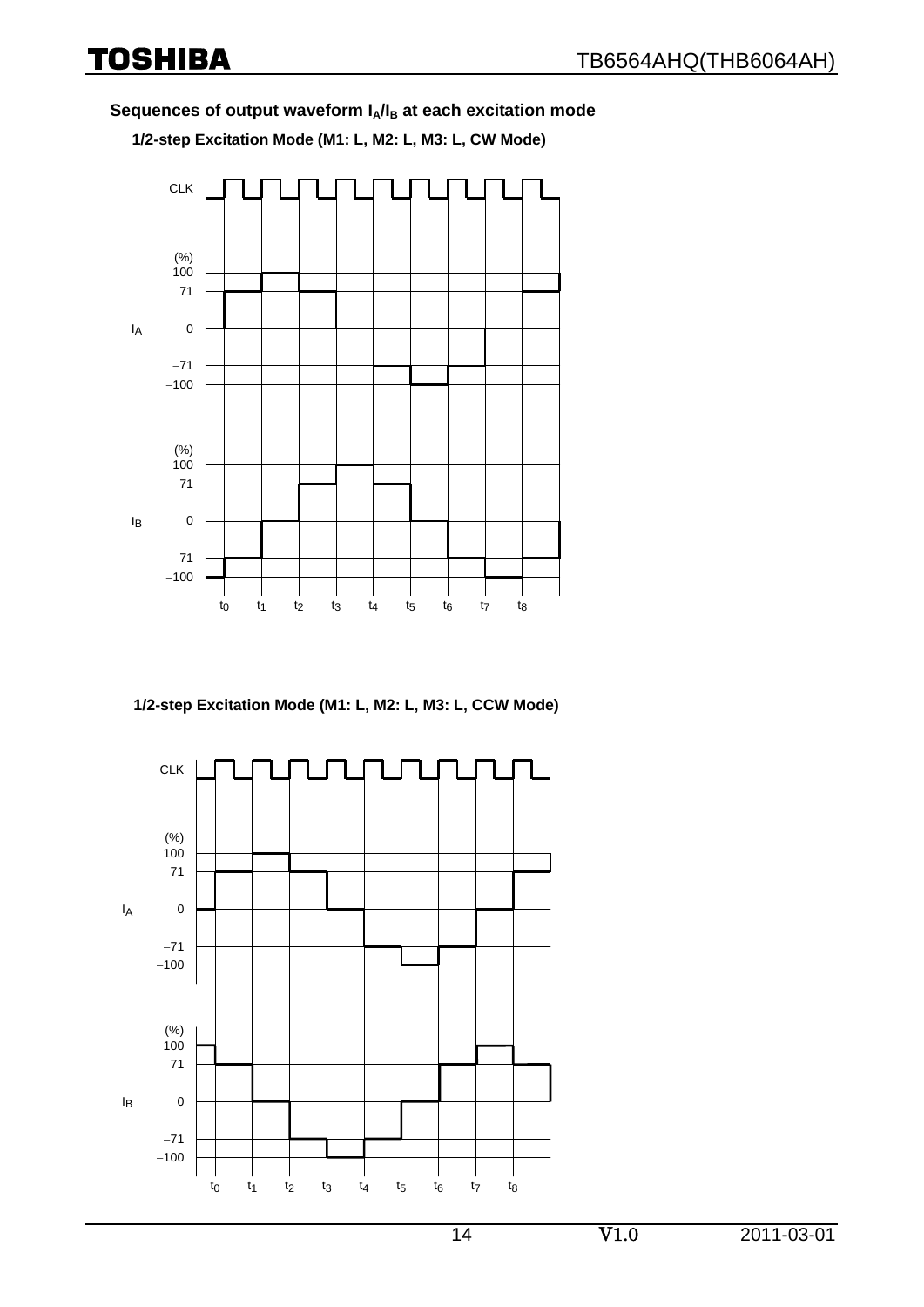#### **1/8-Step Excitation Mode (M1: H, M2: L, M3: H, CW Mode)**

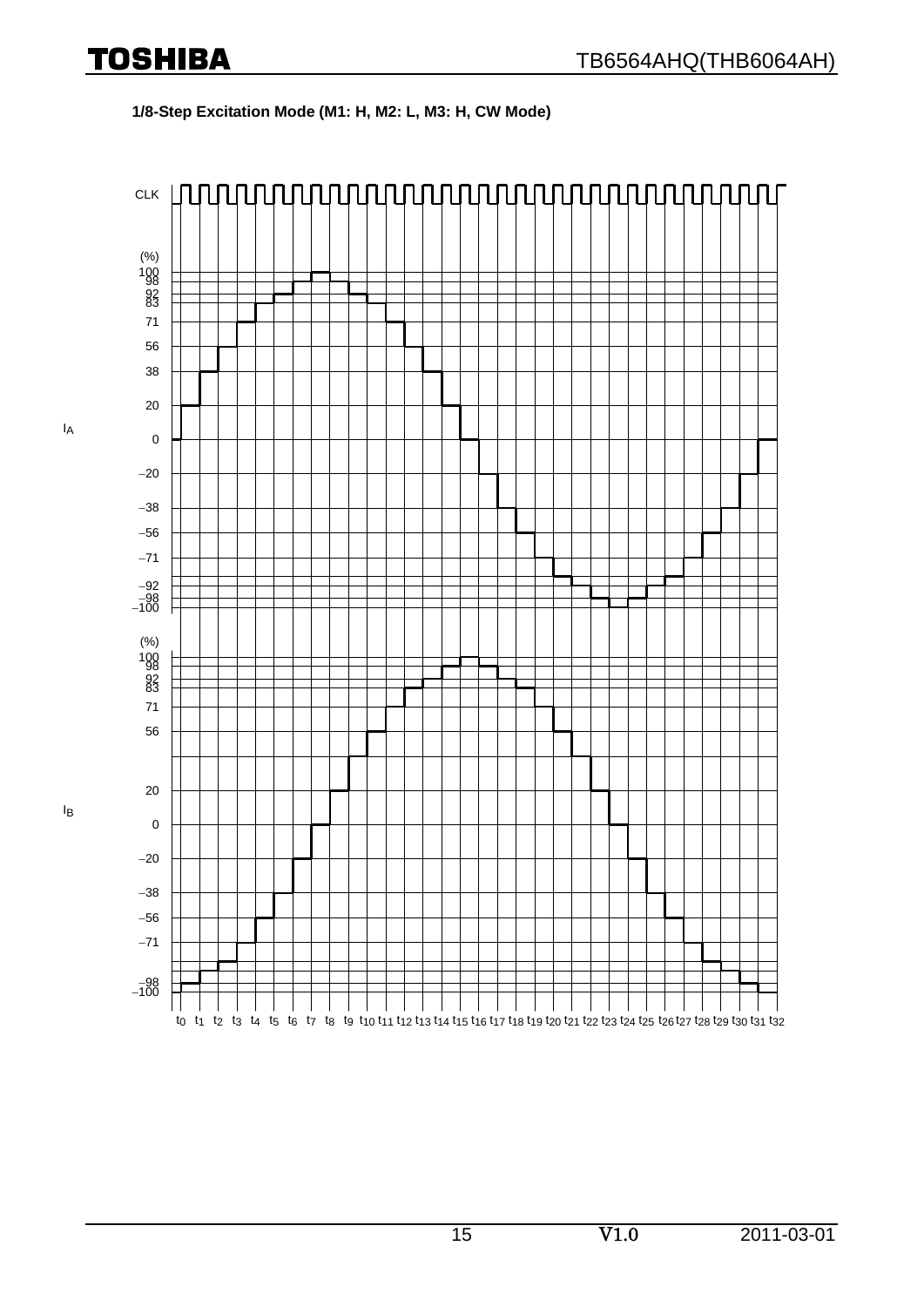#### **1/8-Step Excitation Mode (M1: H, M2: L, M3: H, CCW Mode)**



IA

IB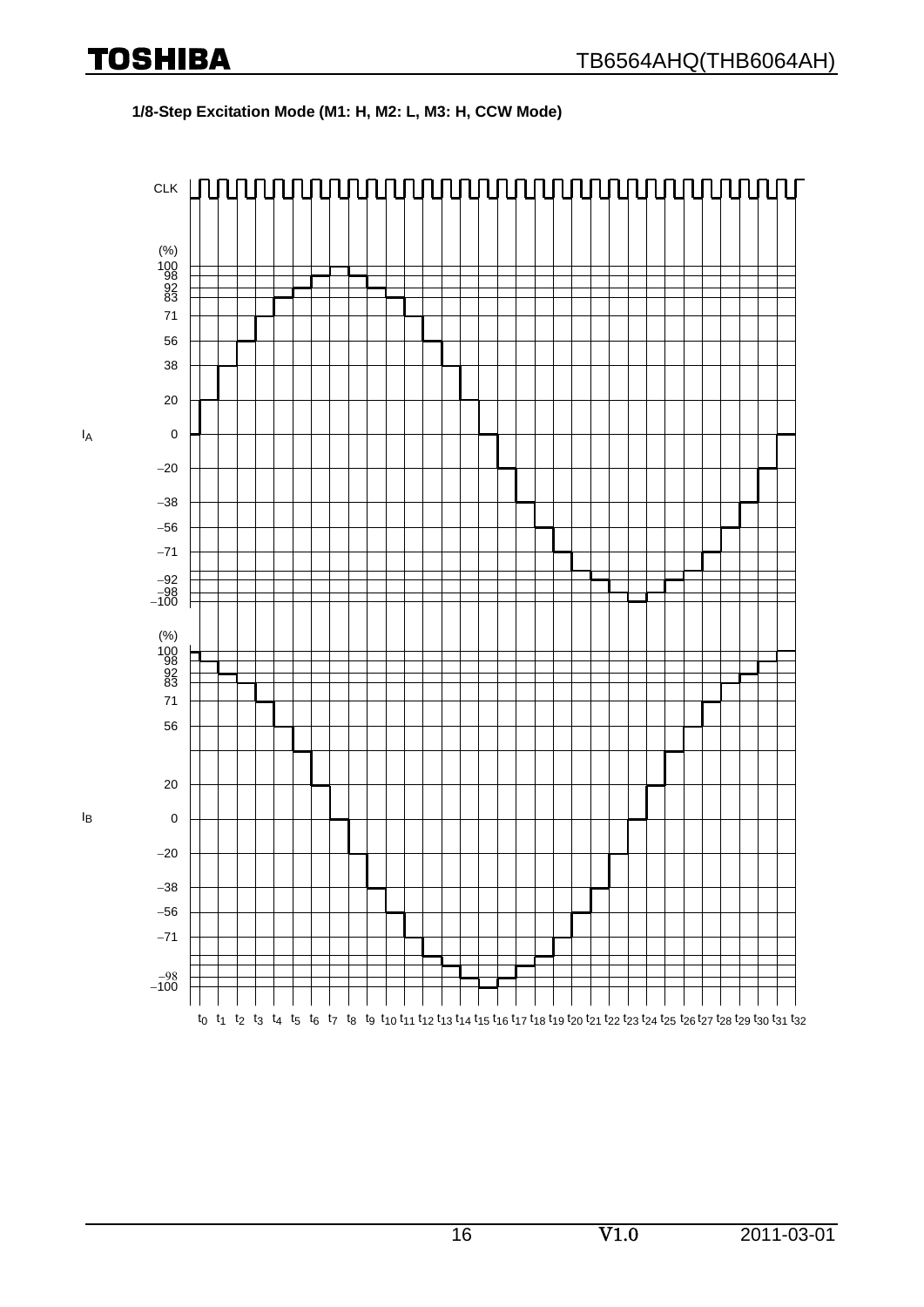**1/10-step Excitation Mode (M1: L, M2: H, M3: L, CW Mode)** 

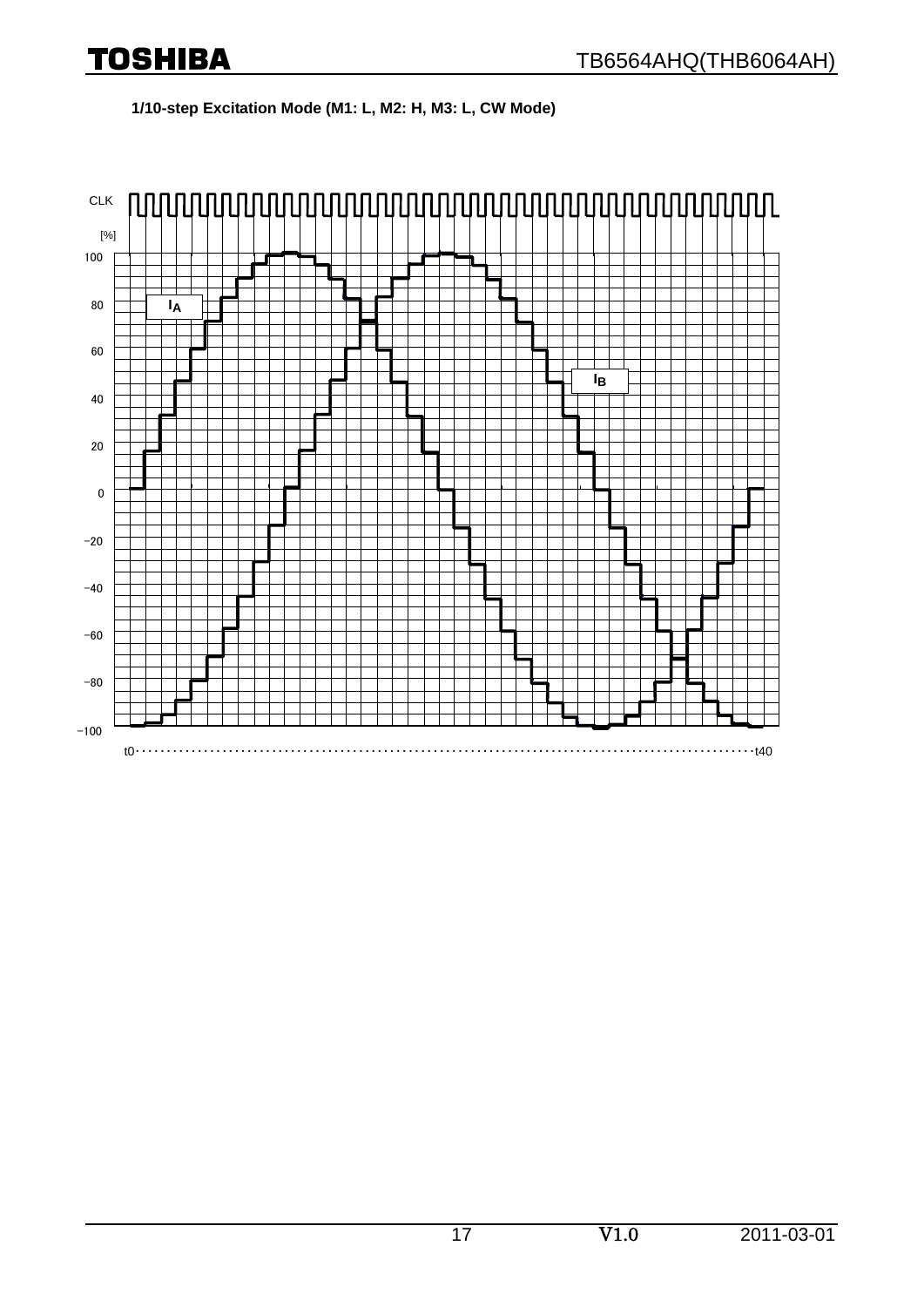### **1/10-step Excitation Mode (M1: L, M2: H, M3: L, CCW Mode)**

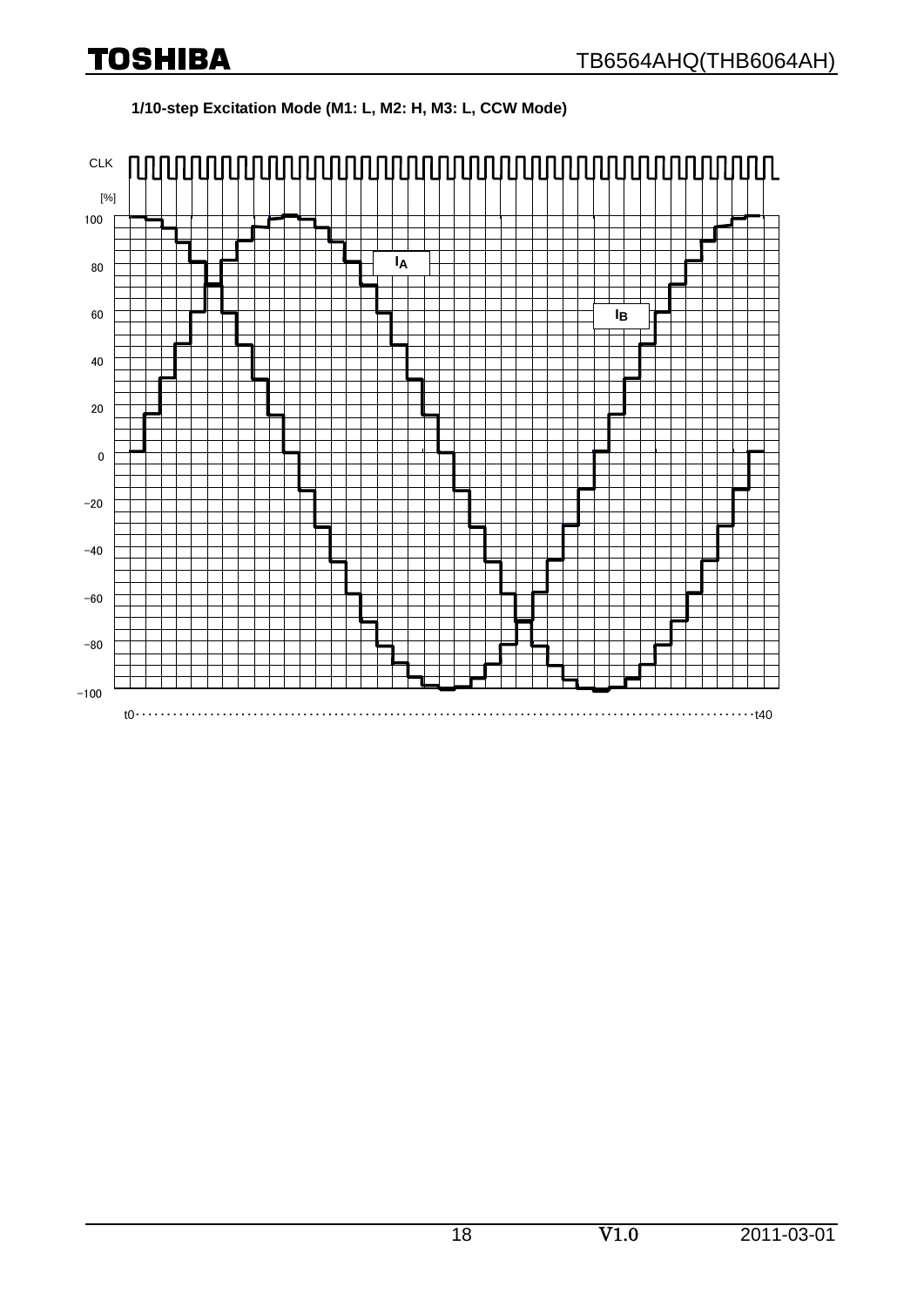#### **1/16-step Excitation Mode (M1: L, M2: H, M3: H, CW Mode)**

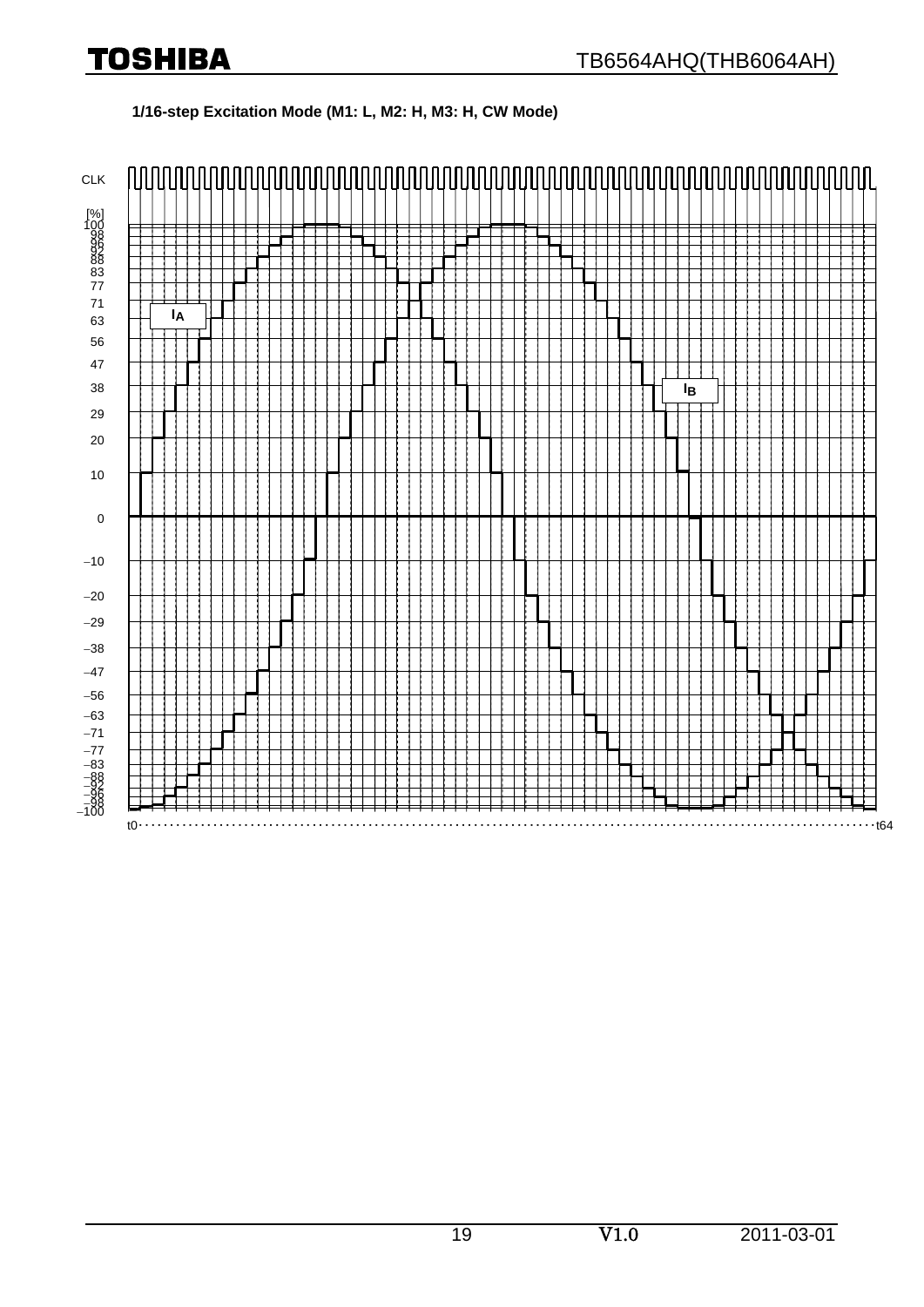#### **1/16-step Excitation Mode (M1: L, M2: H, M3: H, CCW Mode)**

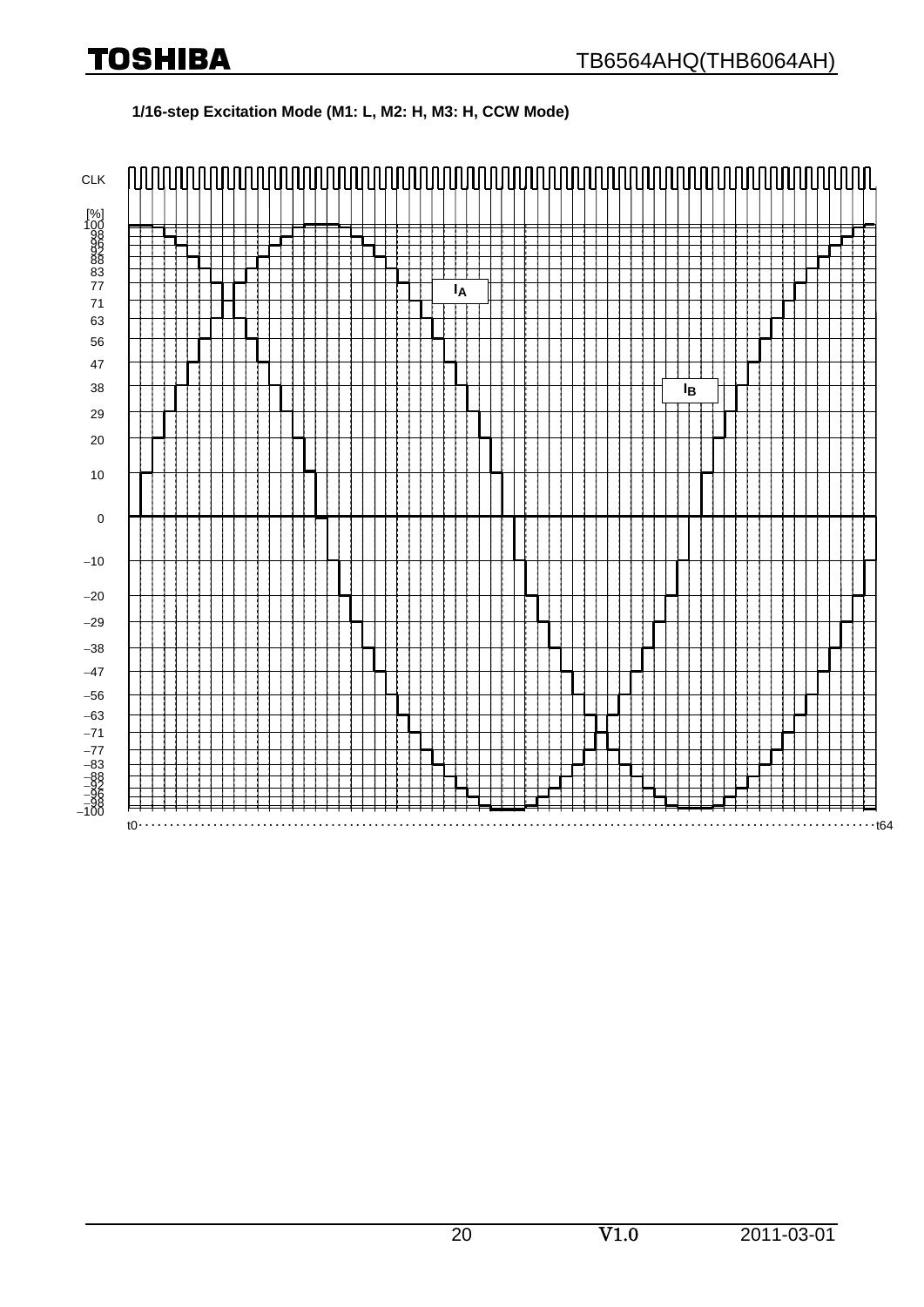**1/20-step Excitation Mode (M1: H, M2: L, M3: L, CW Mode)** 

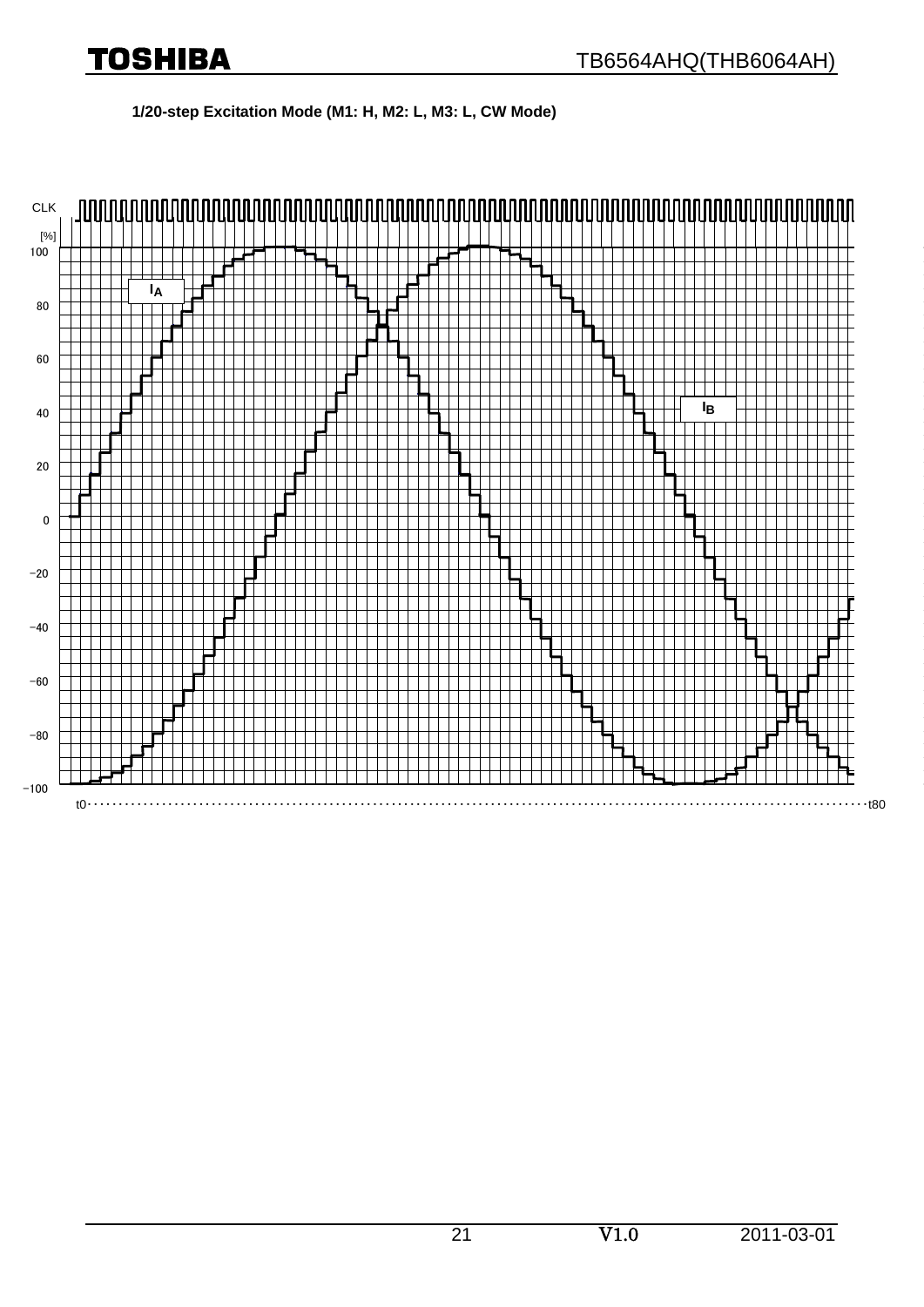**1/20-step Excitation Mode (M1: H, M2: L, M3: L, CCW Mode)** 

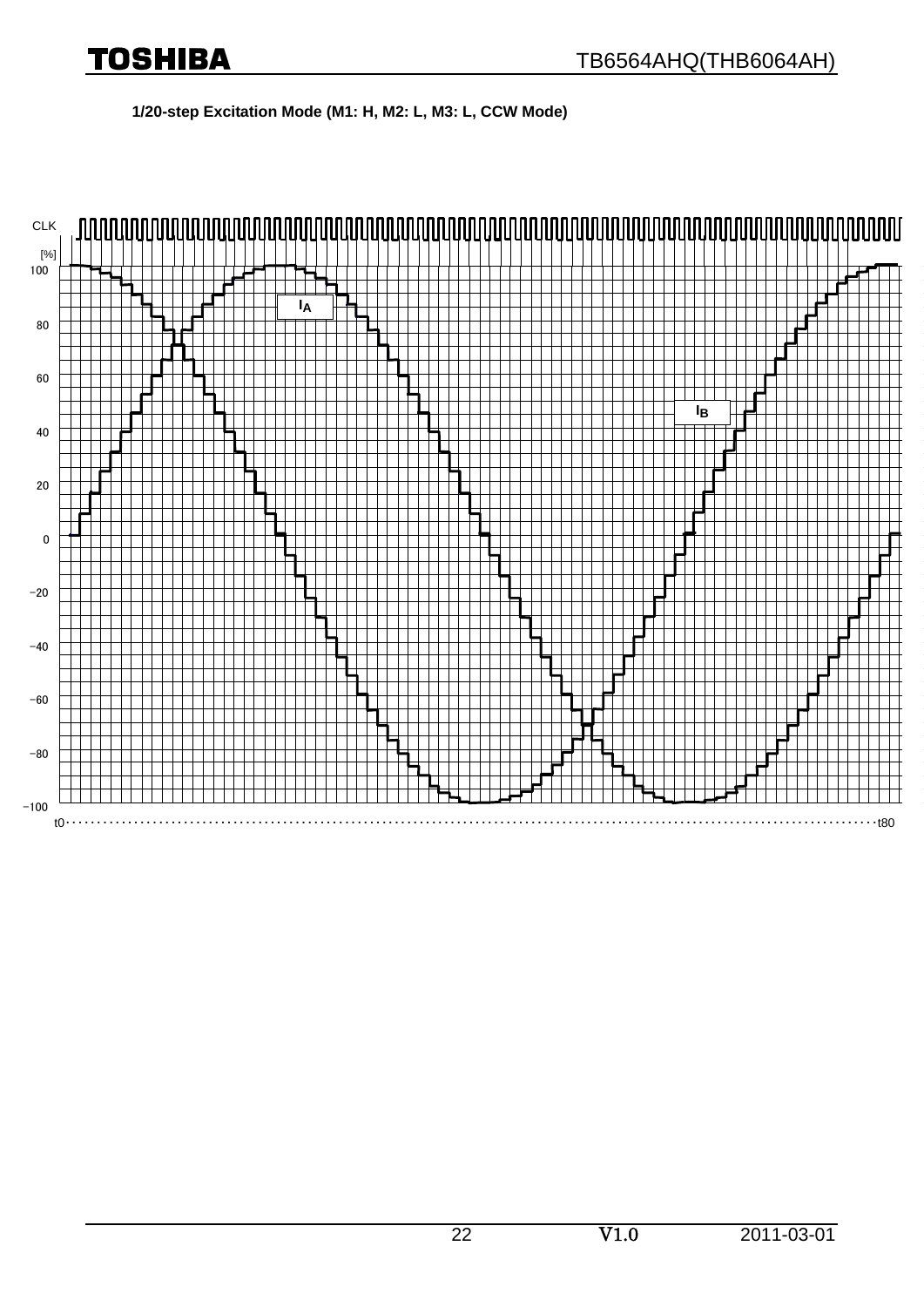**1/32-step Excitation Mode (M1: H, M2: L, M3: H, CW Mode)** 



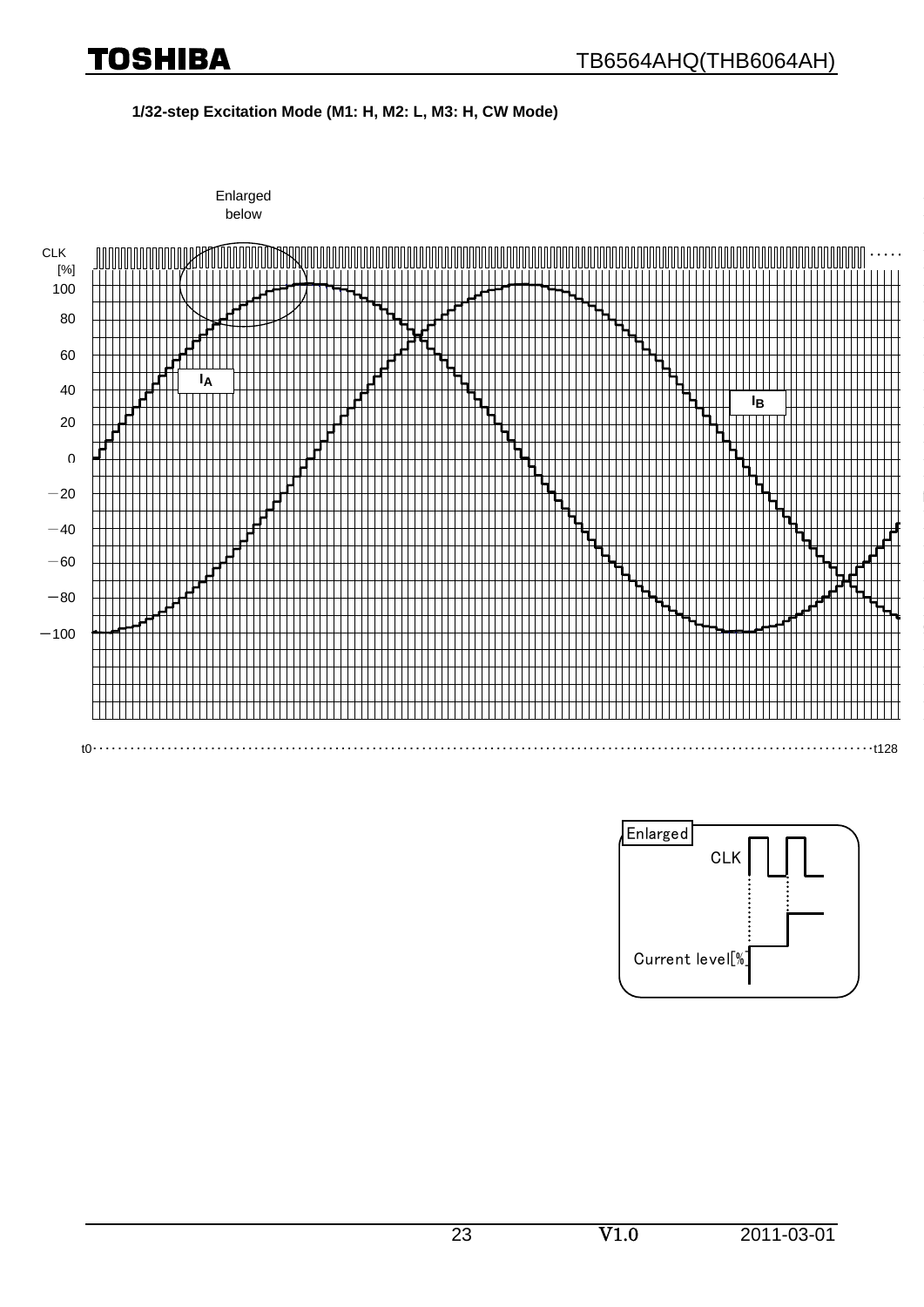**1/32-step Excitation Mode (M1: H, M2: L, M3: H, CCW Mode)** 



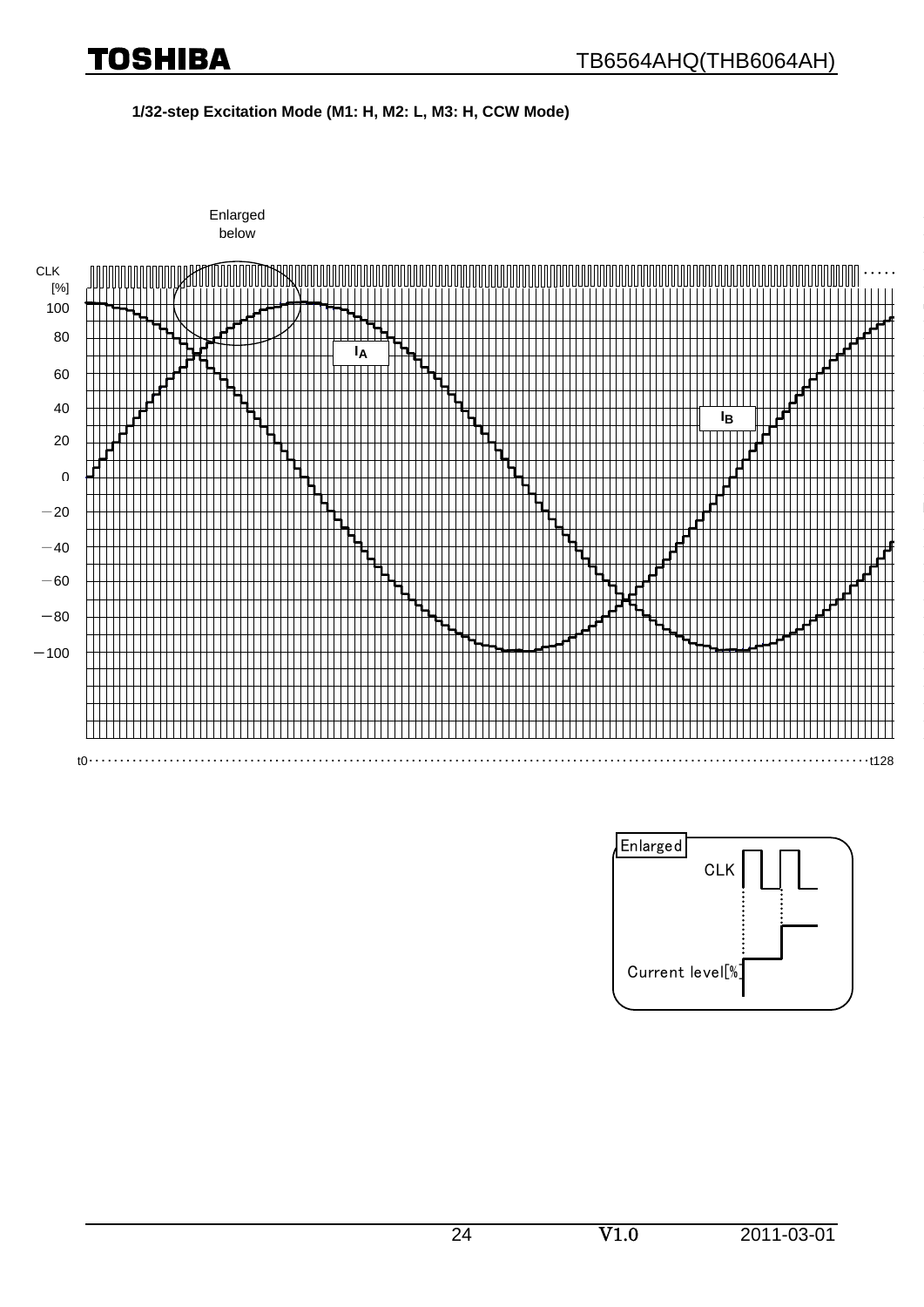#### **1/40-step Excitation Mode (M1: H, M2: H, M3: L, CW Mode)**

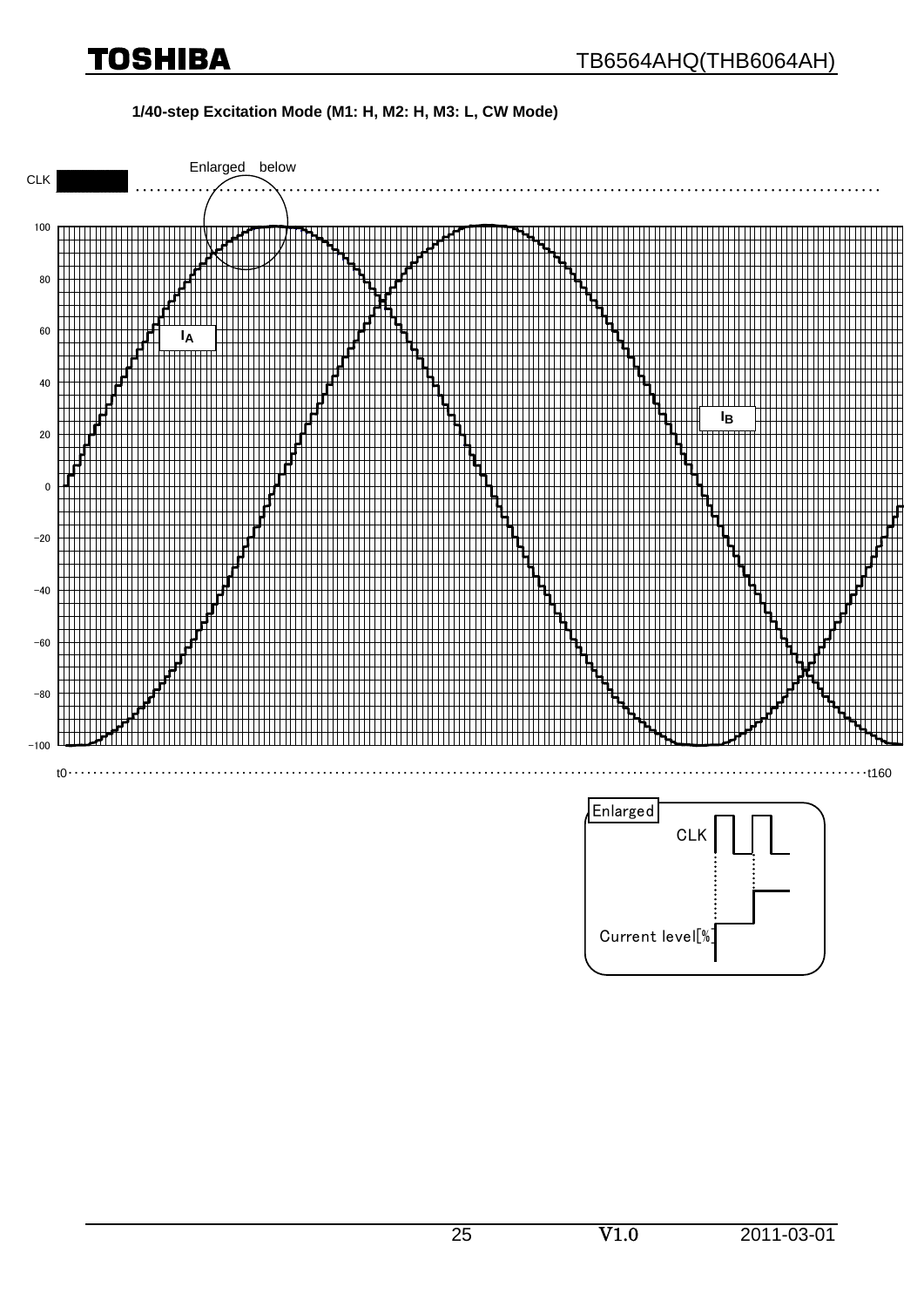#### **1/40-step Excitation Mode (M1: H, M2: H, M3: L, CCW Mode)**



Current level[%]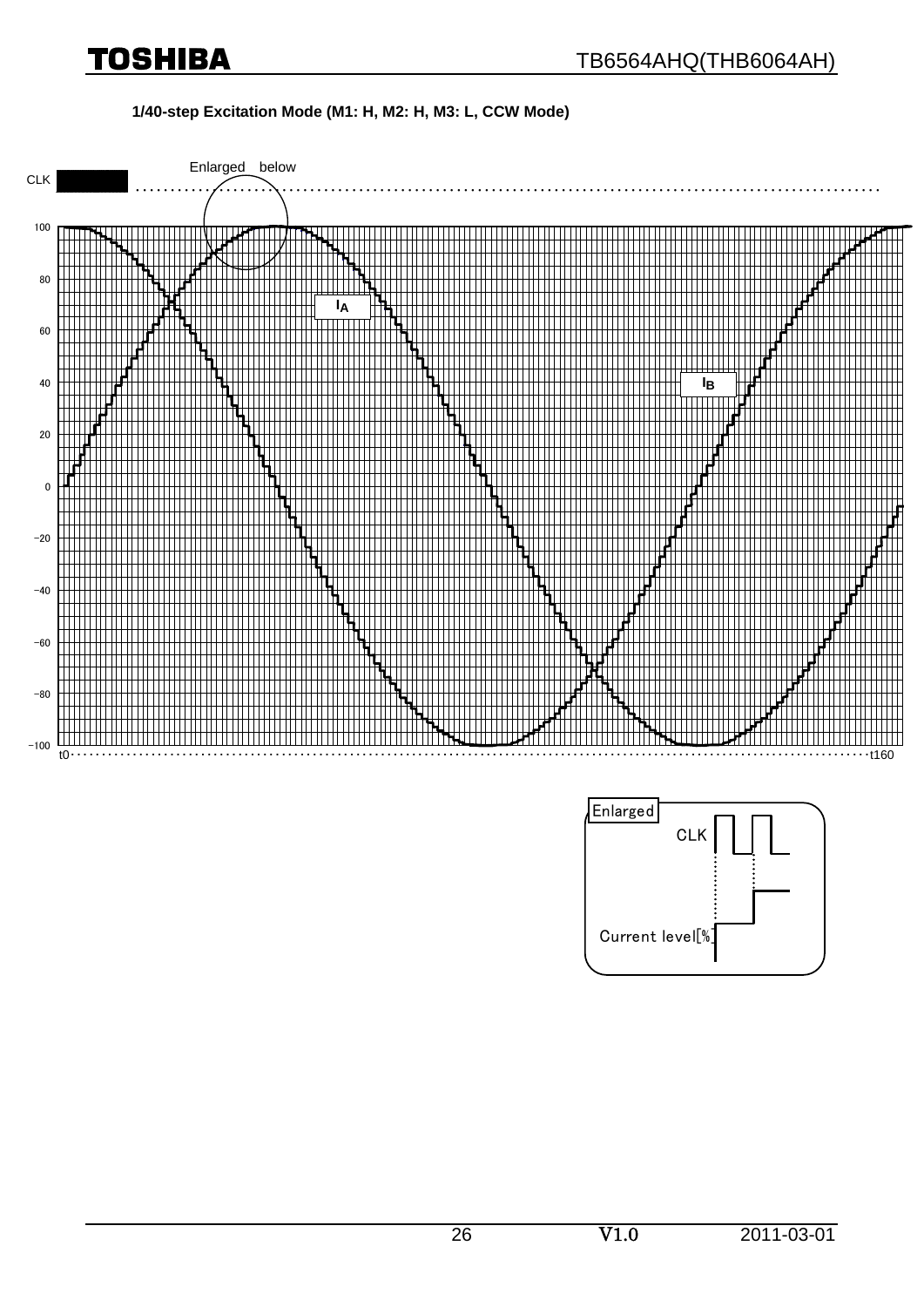#### **1/64-step Excitation Mode (M1: H, M2: H, M3: H, CW Mode)**

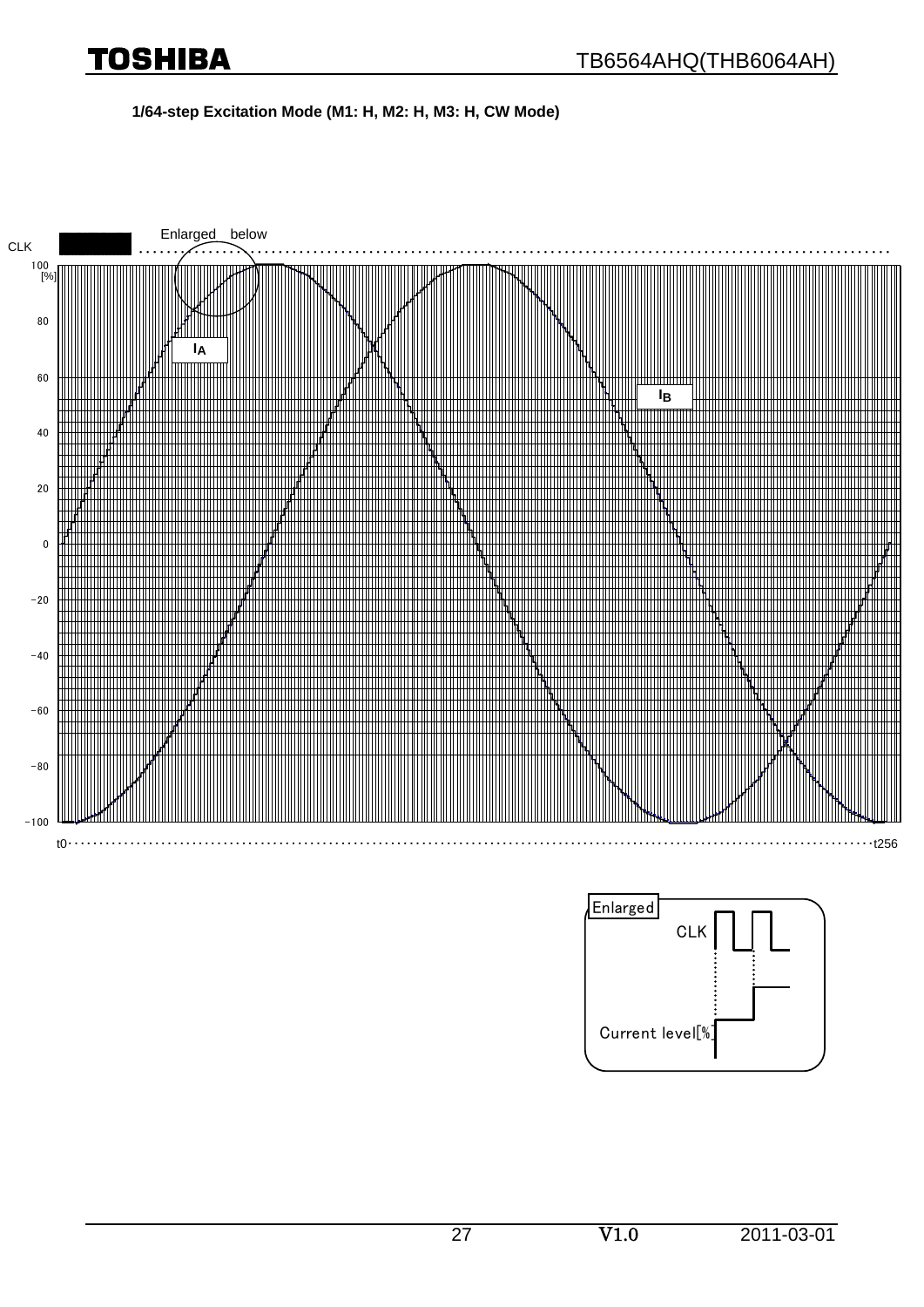# Toshiba

#### **1/64-step Excitation Mode (M1: H, M2: H, M3: H, CCW Mode)**

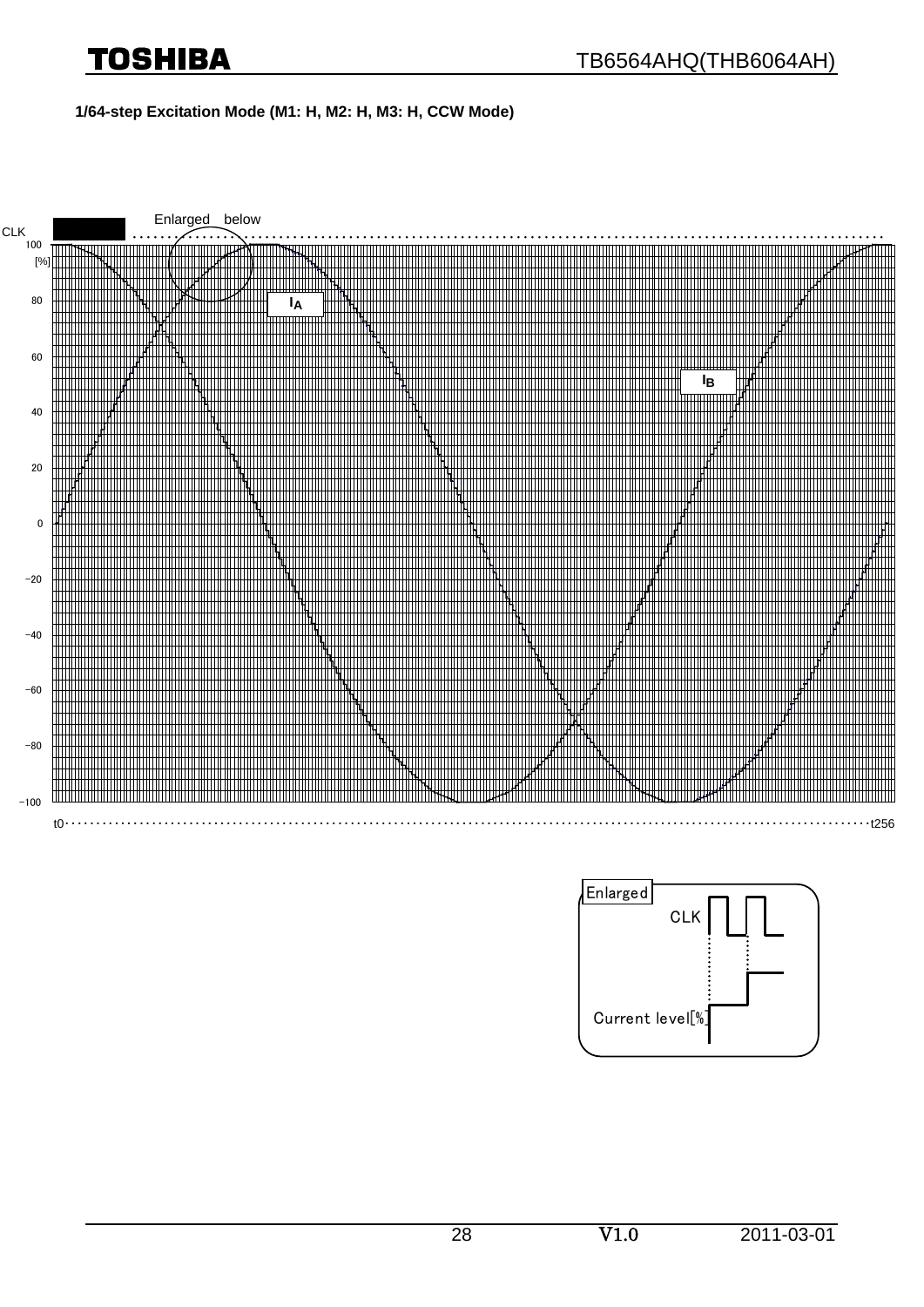**Current level**

# Current level ( 1/64, 1/32, 1/16, 1/8, 1/2 )

| 1/64,<br>1/32,1/16, | Min. | Typ.  | Max.  | Unit | $1/64$ ,<br>1/32,1/16, | Min. | Typ. | Max. | Unit |
|---------------------|------|-------|-------|------|------------------------|------|------|------|------|
| 1/8,1/2             |      |       |       |      | 1/8,1/2                |      |      |      |      |
| $\theta$ 64         |      | 100.0 |       |      | $\theta$ 32            | 66.7 | 70.7 | 74.7 |      |
| $\theta$ 63         | 96.0 | 100.0 | 100.0 |      | $\theta$ 31            | 65.0 | 69.0 | 73.0 |      |
| $\theta$ 62         | 95.9 | 99.9  | 100.0 |      | $\theta$ 30            | 63.2 | 67.2 | 71.2 |      |
| $\theta$ 61         | 95.7 | 99.7  | 100.0 |      | $\theta$ 29            | 61.3 | 65.3 | 69.3 |      |
| $\theta$ 60         | 95.5 | 99.5  | 100.0 |      | $\theta$ 28            | 59.4 | 63.4 | 67.4 |      |
| $\theta$ 59         | 95.2 | 99.2  | 100.0 |      | $\theta$ 27            | 57.5 | 61.5 | 65.5 |      |
| $\theta$ 58         | 94.9 | 98.9  | 100.0 |      | $\theta$ 26            | 55.6 | 59.6 | 63.6 |      |
| $\theta$ 57         | 94.5 | 98.5  | 100.0 |      | $\theta$ 25            | 53.6 | 57.6 | 61.6 |      |
| $\theta$ 56         | 94.1 | 98.1  | 100.0 |      | $\theta$ 24            | 51.6 | 55.6 | 59.6 |      |
| $\theta$ 55         | 93.6 | 97.6  | 100.0 |      | $\theta$ 23            | 49.5 | 53.5 | 57.5 |      |
| $\theta$ 54         | 93.0 | 97.0  | 100.0 |      | $\theta$ 22            | 47.4 | 51.4 | 55.4 |      |
| $\theta$ 53         | 92.4 | 96.4  | 100.0 |      | $\theta$ 21            | 45.3 | 49.3 | 53.3 |      |
| $\theta$ 52         | 91.7 | 95.7  | 99.7  |      | $\theta$ 20            | 43.1 | 47.1 | 51.1 |      |
| $\theta$ 51         | 91.0 | 95.0  | 99.0  |      | $\theta$ 19            | 41.0 | 45.0 | 49.0 |      |
| $\theta$ 50         | 90.2 | 94.2  | 98.2  |      | $\theta$ 18            | 38.8 | 42.8 | 46.8 |      |
| $\theta$ 49         | 89.3 | 93.3  | 97.3  | %    | $\theta$ 17            | 36.5 | 40.5 | 44.5 |      |
| $\theta$ 48         | 88.4 | 92.4  | 96.4  |      | $\theta$ 16            | 34.3 | 38.3 | 42.3 | %    |
| $\theta$ 47         | 87.4 | 91.4  | 95.4  |      | $\theta$ 15            | 32.0 | 36.0 | 40.0 |      |
| $\theta$ 46         | 86.4 | 90.4  | 94.4  |      | $\theta$ 14            | 29.7 | 33.7 | 37.7 |      |
| $\theta$ 45         | 85.3 | 89.3  | 93.3  |      | $\theta$ 13            | 27.4 | 31.4 | 35.4 |      |
| $\theta$ 44         | 84.2 | 88.2  | 92.2  |      | $\theta$ 12            | 25.0 | 29.0 | 33.0 |      |
| $\theta$ 43         | 83.0 | 87.0  | 91.0  |      | $\theta$ 11            | 22.7 | 26.7 | 30.7 |      |
| $\theta$ 42         | 81.8 | 85.8  | 89.8  |      | $\theta$ 10            | 20.3 | 24.3 | 28.3 |      |
| $\theta$ 41         | 80.5 | 84.5  | 88.5  |      | $\theta$ 9             | 17.9 | 21.9 | 25.9 |      |
| $\theta$ 40         | 79.1 | 83.1  | 87.1  |      | $\theta$ 8             | 15.5 | 19.5 | 23.5 |      |
| $\theta$ 39         | 77.8 | 81.8  | 85.8  |      | $\theta$ 7             | 13.1 | 17.1 | 21.1 |      |
| $\theta$ 38         | 76.3 | 80.3  | 84.3  |      | $\theta$ 6             | 10.7 | 14.7 | 18.7 |      |
| $\theta$ 37         | 74.8 | 78.8  | 82.8  |      | $\theta$ 5             | 8.2  | 12.2 | 16.2 |      |
| $\theta$ 36         | 73.3 | 77.3  | 81.3  |      | $\theta$ 4             | 5.8  | 9.8  | 13.8 |      |
| $\theta$ 35         | 71.7 | 75.7  | 79.7  |      | $\theta$ 3             | 3.4  | 7.4  | 11.4 |      |
| $\theta$ 34         | 70.1 | 74.1  | 78.1  |      | $\theta$ 2             | 0.9  | 4.9  | 8.9  |      |
| $\theta$ 33         | 68.4 | 72.4  | 76.4  |      | $\theta$ 1             | 0.0  | 2.5  | 6.5  |      |
|                     |      |       |       |      | $\theta$ 0             | ———  | 0.0  | ---  |      |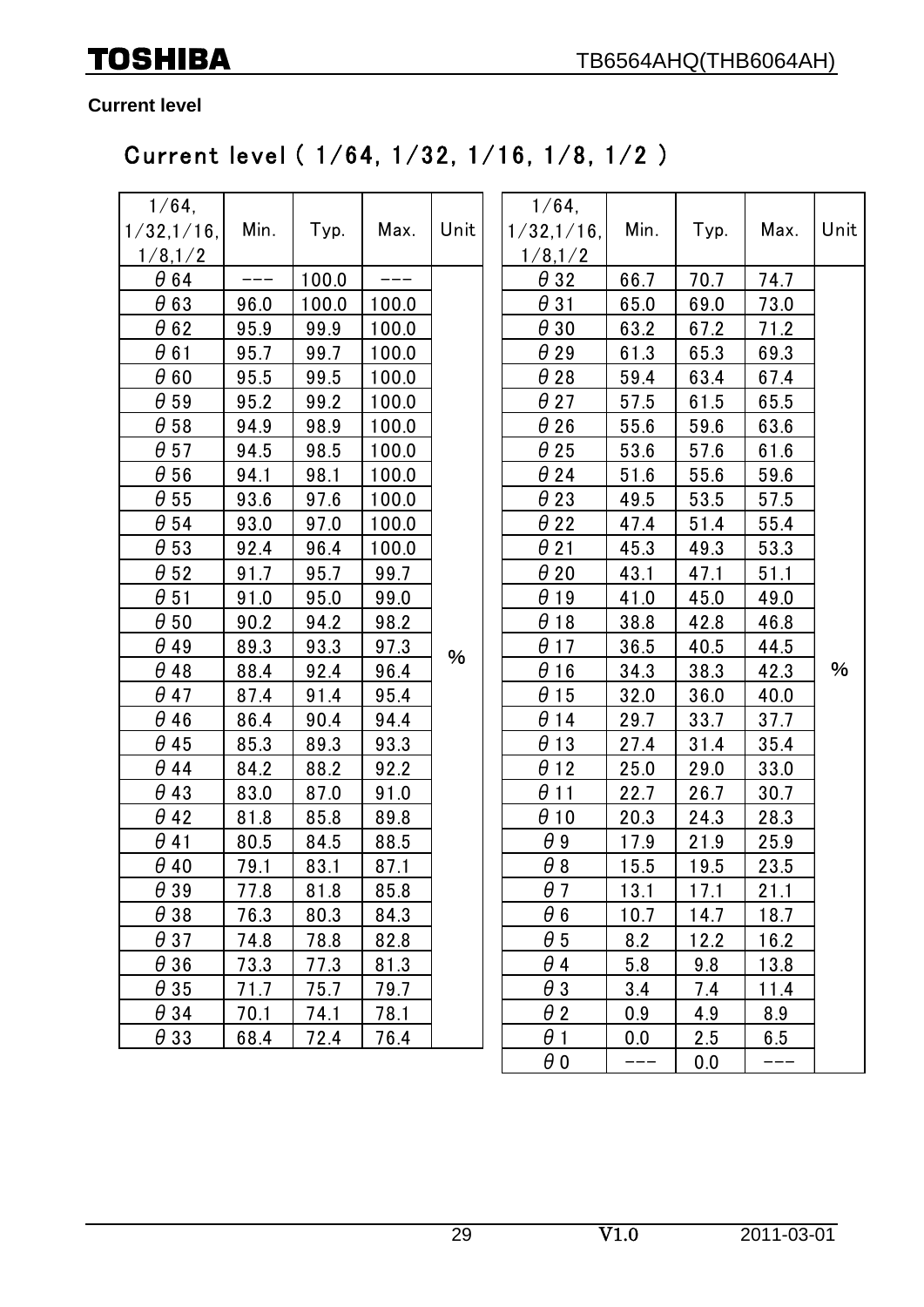# Current level ( 1/40, 1/20, 1/10 )

| 1/40,<br>$1/20$ ,<br>1/10 | Min. | Max.<br>Typ. |             | Unit |
|---------------------------|------|--------------|-------------|------|
| $\theta$ 40               |      | 100.0        |             |      |
| $\theta$ 39               | 95.9 | 99.9         | 100.0       |      |
| $\theta$ 38               | 95.7 | 99.7         | 100.0       |      |
| $\theta$ 37               | 95.3 | 99.3         | 100.0       |      |
| $\theta$ 36               | 94.8 | 98.8         | 100.0       |      |
| $\theta$ 35               | 94.1 | 98.1         | 100.0       |      |
| $\theta$ 34               | 93.2 | 97.2         | 100.0       |      |
| $\theta$ 33               | 92.2 | 96.2         | 100.0       |      |
| $\theta$ 32               | 91.1 | 95.1         | 99.1        |      |
| $\theta$ 31               | 89.8 | 93.8         | 97.8        |      |
| $\theta$ 30               | 88.4 | 92.4         | 96.4        |      |
| $\theta$ 29               | 86.8 | 90.8         | 94.8        |      |
| $\theta$ 28               | 85.1 | 89.1         | 93.1        |      |
| $\theta$ 27               | 83.2 | 87.2         | 91.2        |      |
| $\theta$ 26               | 81.3 | 85.3         | 89.3        |      |
| $\theta$ 25               | 79.1 | 83.1         | 87.1        |      |
| $\theta$ 24               | 76.9 | 80.9         | 84.9        |      |
| $\theta$ 23               | 74.5 | 78.5         | 82.5        |      |
| $\theta$ 22               | 72.0 | 76.0         | 80.0        |      |
| $\theta$ 21               | 69.4 | 73.4         | 77.4        |      |
| $\theta$ 20               | 66.7 | 70.7         | 74.7        | %    |
| $\theta$ 19               | 63.9 | 67.9         | 71.9        |      |
| $\theta$ 18               | 60.9 | 64.9         | 68.9        |      |
| $\theta$ 17               | 57.9 | 61.9         | 65.9        |      |
| $\theta$ 16               | 54.8 | 58.8         | 62.8        |      |
| $\theta$ 15               | 51.6 | 55.6         | 59.6        |      |
| $\theta$ 14               | 48.2 | 52.2         | 56.2        |      |
| $\theta$ 13               | 44.9 | 48.9         | 52.9        |      |
| $\theta$ 12               | 41.4 | 45.4         | 49.4        |      |
| $\theta$ 11               | 37.9 | 41.9         | 45.9        |      |
| $\theta$ 10               | 34.3 | 38.3         | 42.3        |      |
| θ9                        | 30.6 | 34.6         | 38.6        |      |
| $\theta$ 8                | 26.9 | 30.9         | 34.9        |      |
| $\theta$ 7                | 23.1 | 27.1         | 31.1        |      |
| θ6                        | 19.3 | 23.3         | 27.3        |      |
| $\theta$ 5                | 15.5 | 19.5         | <u>23.5</u> |      |
| $\theta$ 4                | 11.6 | 15.6         | 19.6        |      |
| $\theta$ 3                | 7.8  | 11.8         | 15.8        |      |
| $\theta$ 2                | 3.8  | 7.8          | 11.8        |      |
| $\theta$ 1                | 0.0  | 3.9          | 7.9         |      |
| $\theta$ O                |      | 0.0          |             |      |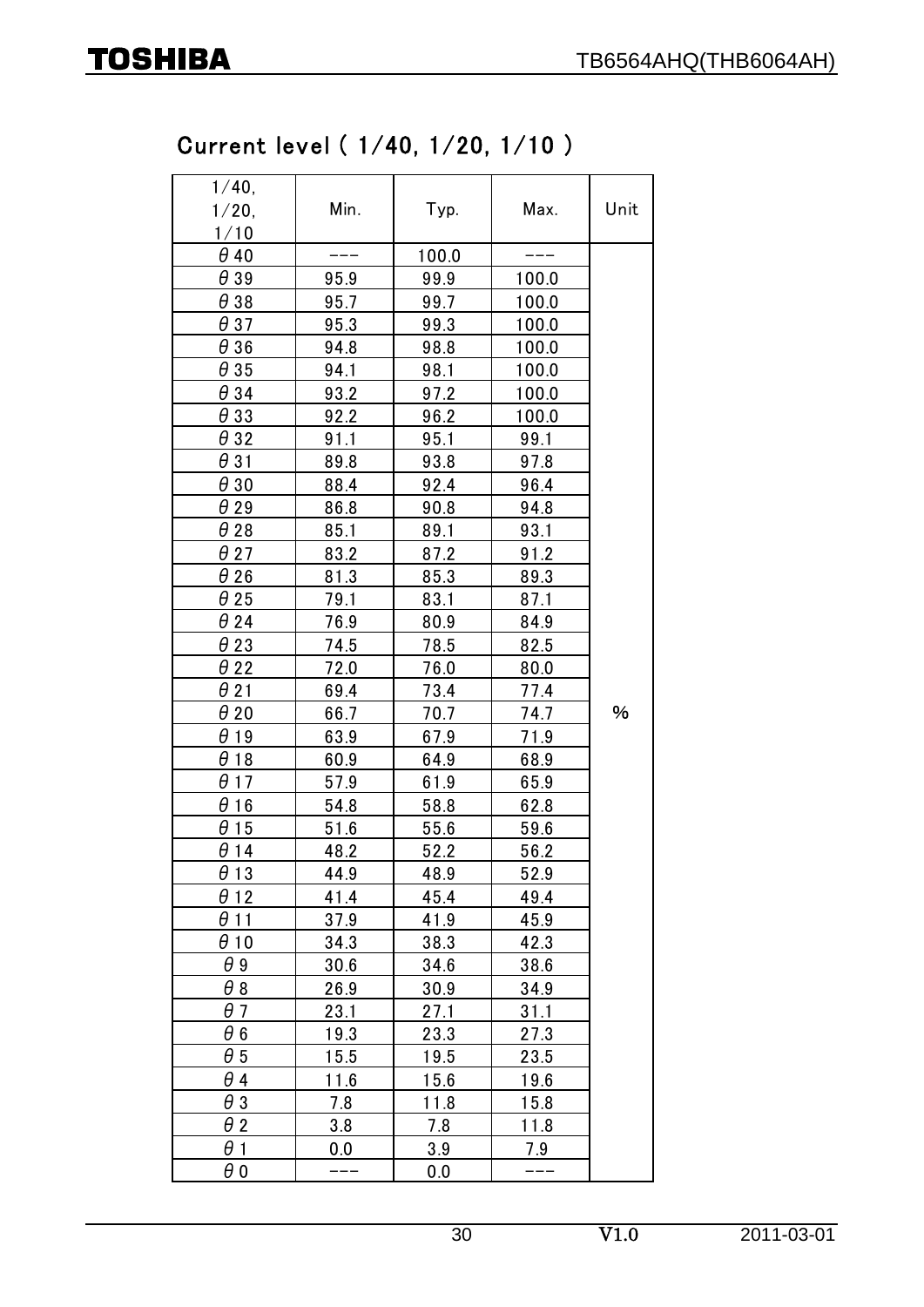#### **Current Draw-out Path when ENABLE is Input in Mid Operation**

When all the output transistors are forced OFF during Slow mode, the coil energy is drawn out in the following modes:

Note: Parasitic diodes are indicated on the designed lines. However, these are not normally used in Mixed Decay mode.



As shown in the figure above, an output transistor has parasitic diodes.

Normally, when the energy of the coil is drawn out, each transistor is turned ON and the power flows in the opposite-to-normal direction; as a result, the parasitic diode is not used. However, when all the output transistors are forced OFF, the coil energy is drawn out via the parasitic diode.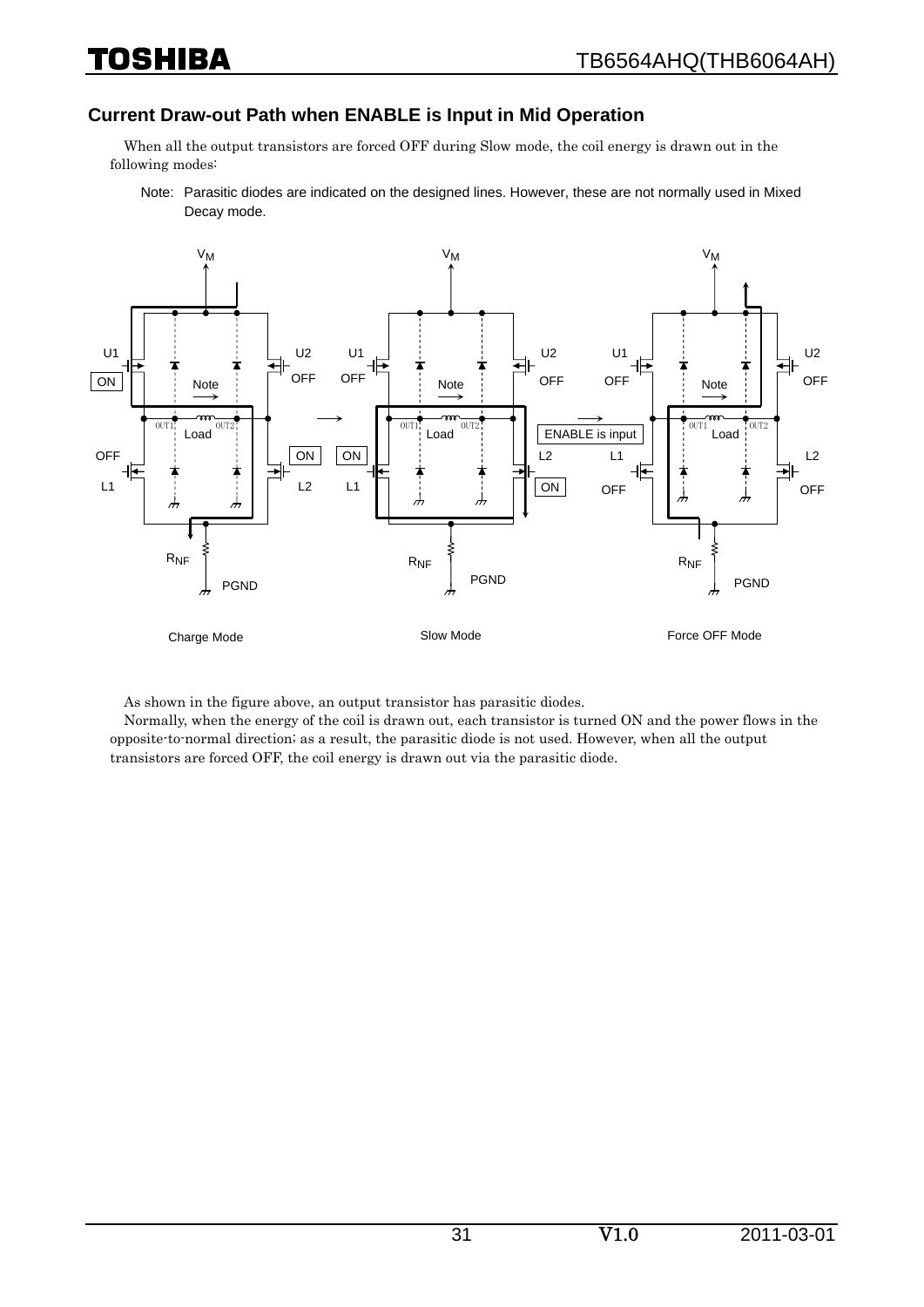### **Output Stage Transistor Operation Mode**



### **Output Stage Transistor Operation Functions**

| <b>CLK</b>  | U1         | U2         | L1         | ر ۱        |
|-------------|------------|------------|------------|------------|
| CHARGE      | ON         | <b>OFF</b> | <b>OFF</b> | ON         |
| <b>SLOW</b> | <b>OFF</b> | <b>OFF</b> | ON         | ON         |
| <b>FAST</b> | <b>OFF</b> | OΝ         | ON         | <b>OFF</b> |

Note: The above chart shows an example of when the current flows as indicated by the arrows in the above figures. If the current flows in the opposite direction, refer to the following chart:

| <b>CLK</b>    | U1         | U2         | L1         | L2  |
|---------------|------------|------------|------------|-----|
| <b>CHARGE</b> | <b>OFF</b> | ON         | ON         | OFF |
| <b>SLOW</b>   | <b>OFF</b> | <b>OFF</b> | ON         | ON  |
| <b>FAST</b>   | ΟN         | <b>OFF</b> | <b>OFF</b> | ON  |

Upon transitions of above-mentioned functions, a dead time of about 300 ns (Design target value) is inserted respectively.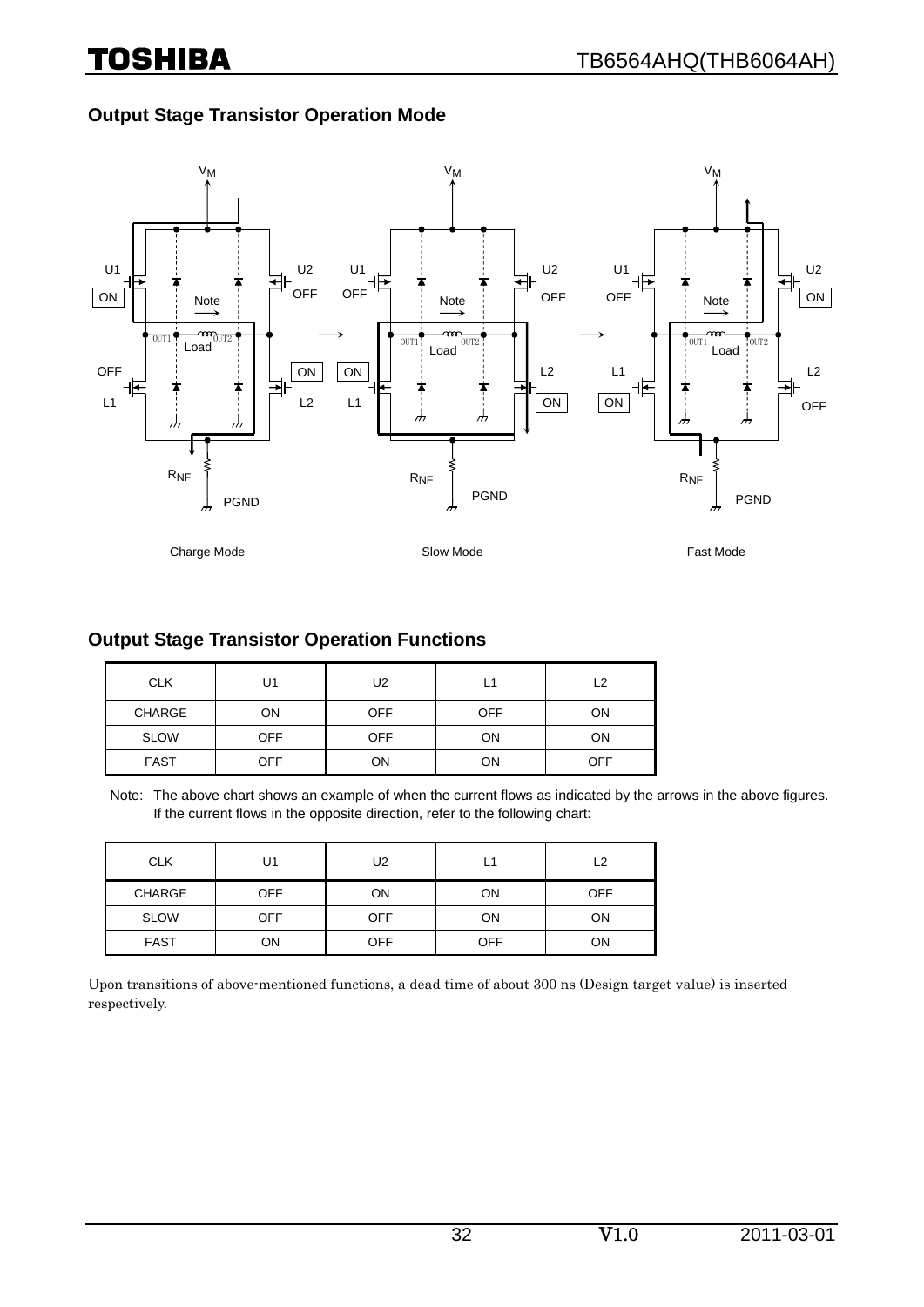#### **Measurement Waveform**



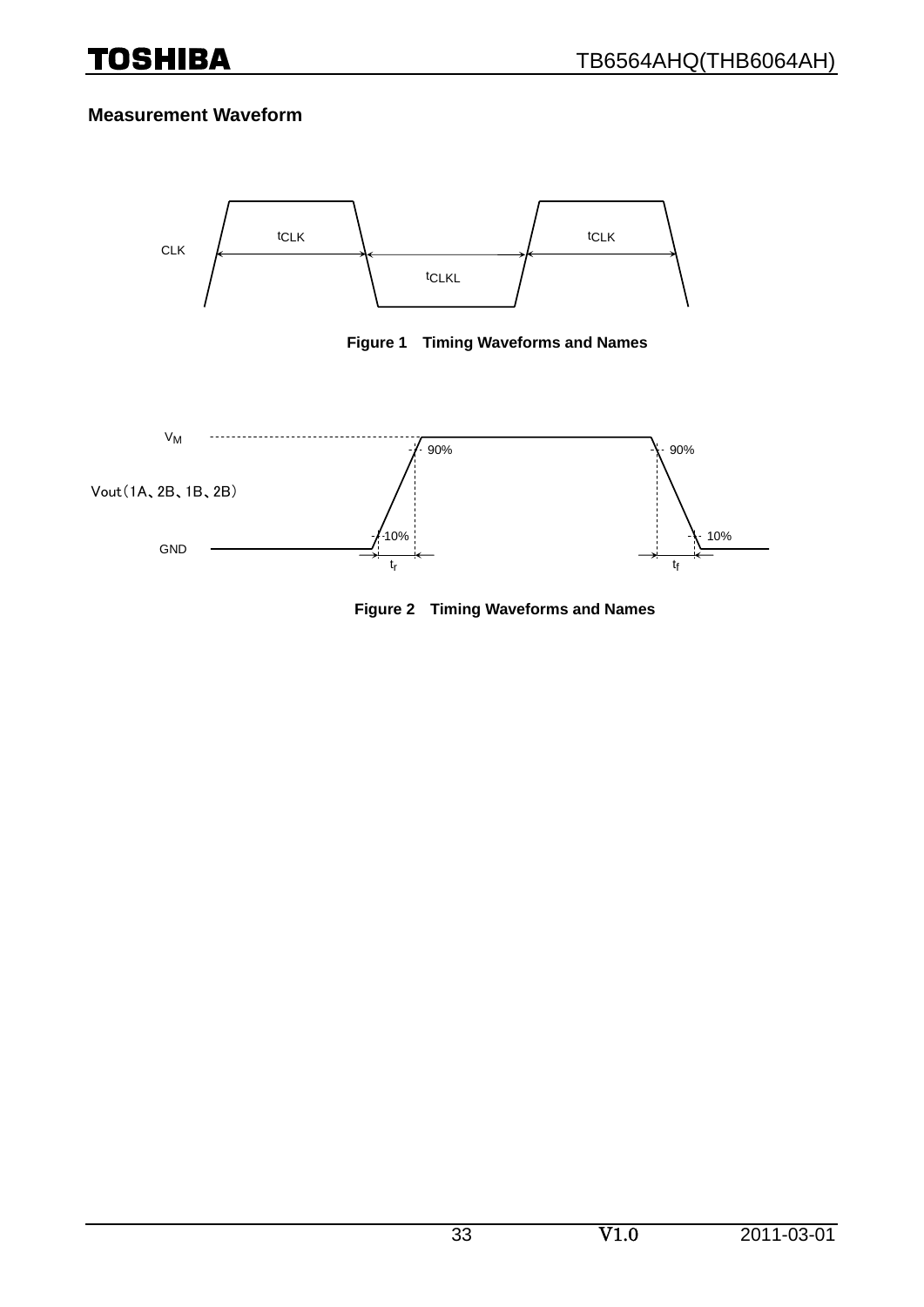#### **Power Dissipation**

#### **TB6564AHQ** (**THB6064AH**)

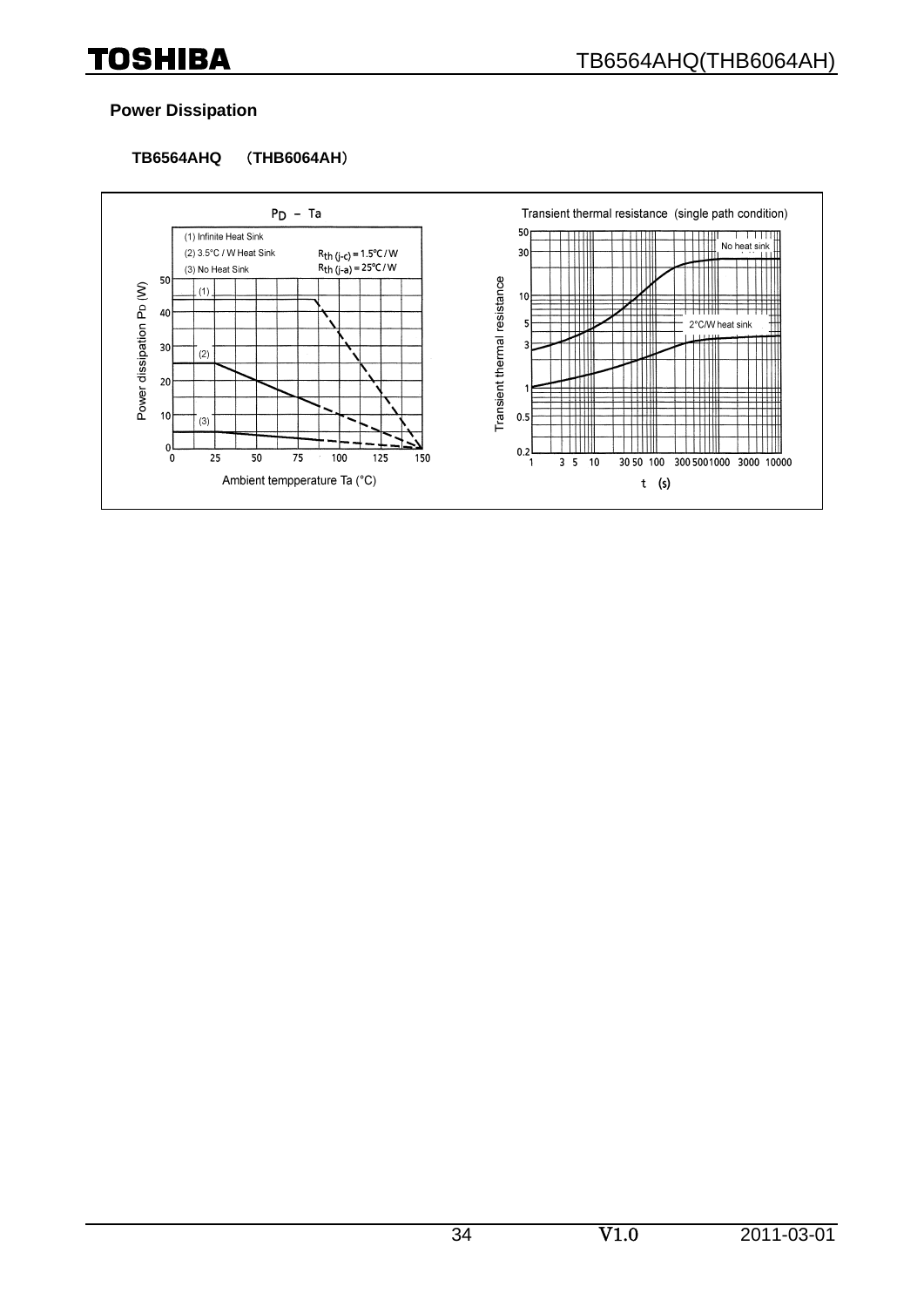#### **1. How to Turn on the Power**

We would like to recommend a way to turn on the power as shown below. However, if you do not do what we mentioned, IC can not break.

Turn on VDD. When the voltage has stabilized, turn on VMA/B.

In addition, set the Control Input pins to Low when inputting the power.

(All the Control Input pins are pulled down internally.)

Once the power is on, the CLK signal is received and excitation advances when RESET goes high and excitation is output when ENABLE goes high. If only RESET goes high, excitation won't be output and only the internal counter will advance. Likewise, if only ENABLE goes high, excitation won't advance even if the CLK signal is input and it will remain in the initial state.

The following is an example:

<Recommended Control Input Sequence>



#### **2. Power Dissipation**

The IC power dissipation is determined by the following equation:

 $P = VDD \times IDD + IOUT \times IOUT \times Ron \times 2$  drivers

The higher the ambient temperature, the smaller the power dissipation. Check the PD-Ta curve, and be sure to design the heat dissipation with a sufficient margin.

#### **3. Heat Sink Fin Processing**

The IC fin (rear) is electrically connected to the rear of the chip. If current flows to the fin, the IC will malfunction. If there is any possibility of a voltage being generated between the IC GND and the fin, either ground the fin or insulate it.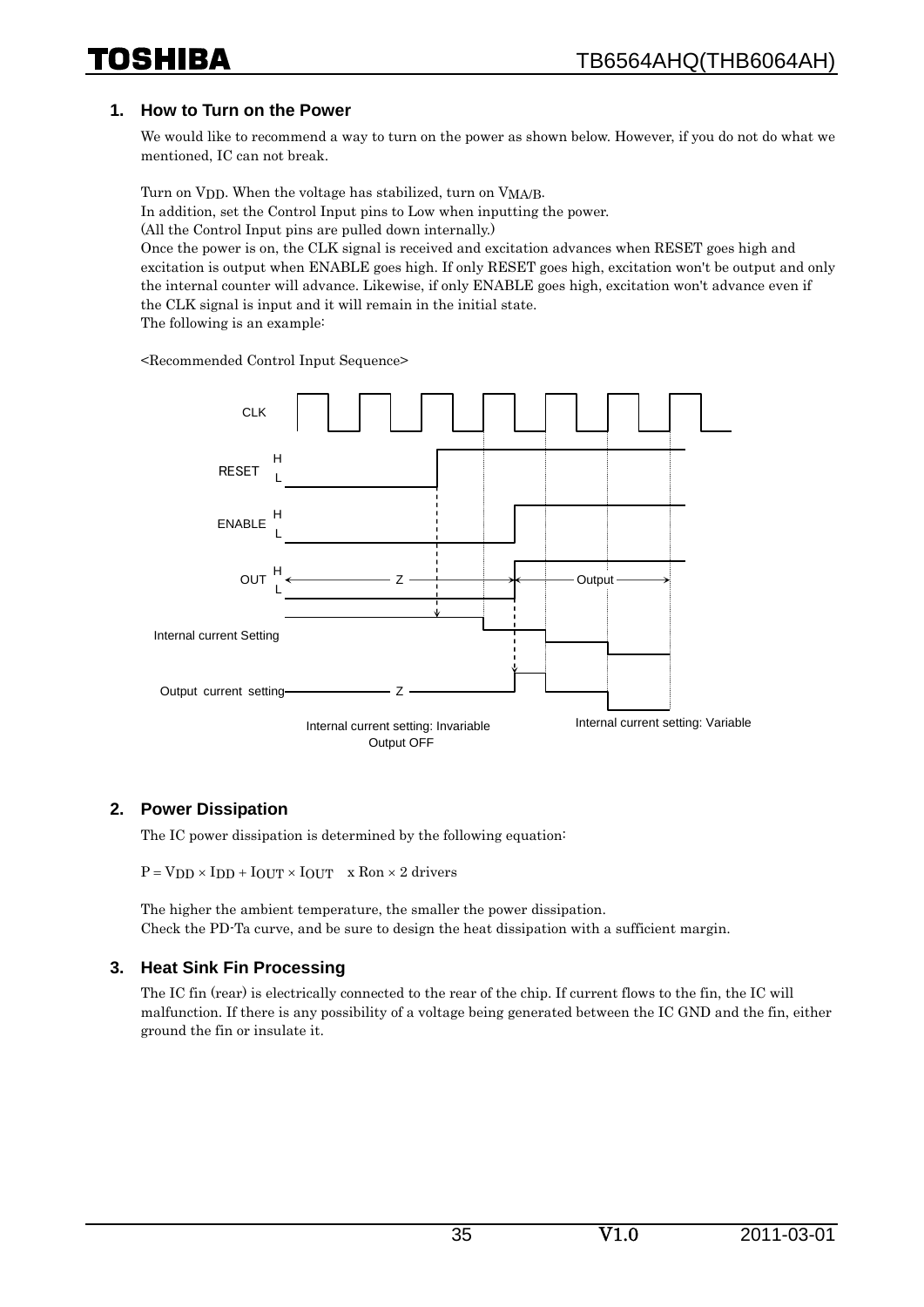### **Application example**



Note: Capacitors for the power supply lines should be connected as close to the IC as possible.

#### **Usage Considerations**

A large current might abruptly flow through the IC in case of a short-circuit across its outputs, a short-circuit to power supply or a short-circuit to ground, leading to a damage of the IC. Also, the IC or peripheral parts may be permanently damaged or emit smoke or fire resulting in injury especially if a power supply pin (VDD, VMA and VMB) or an output pin (OUT1A, OUT2A, OUT1B and OUT2B) is short-circuited to adjacent or any other pins. These possibilities should be fully considered in the design of the output, V<sub>DD</sub>, V<sub>M</sub>, and ground lines.

A fuse should be connected to the power supply line.

 (As for above notes, a possibility that the TB6564AHQ is damaged by large current is the same as the TB6564HQ because specifications of the TB6564HQ are the same as the TB6564AHQ about it.)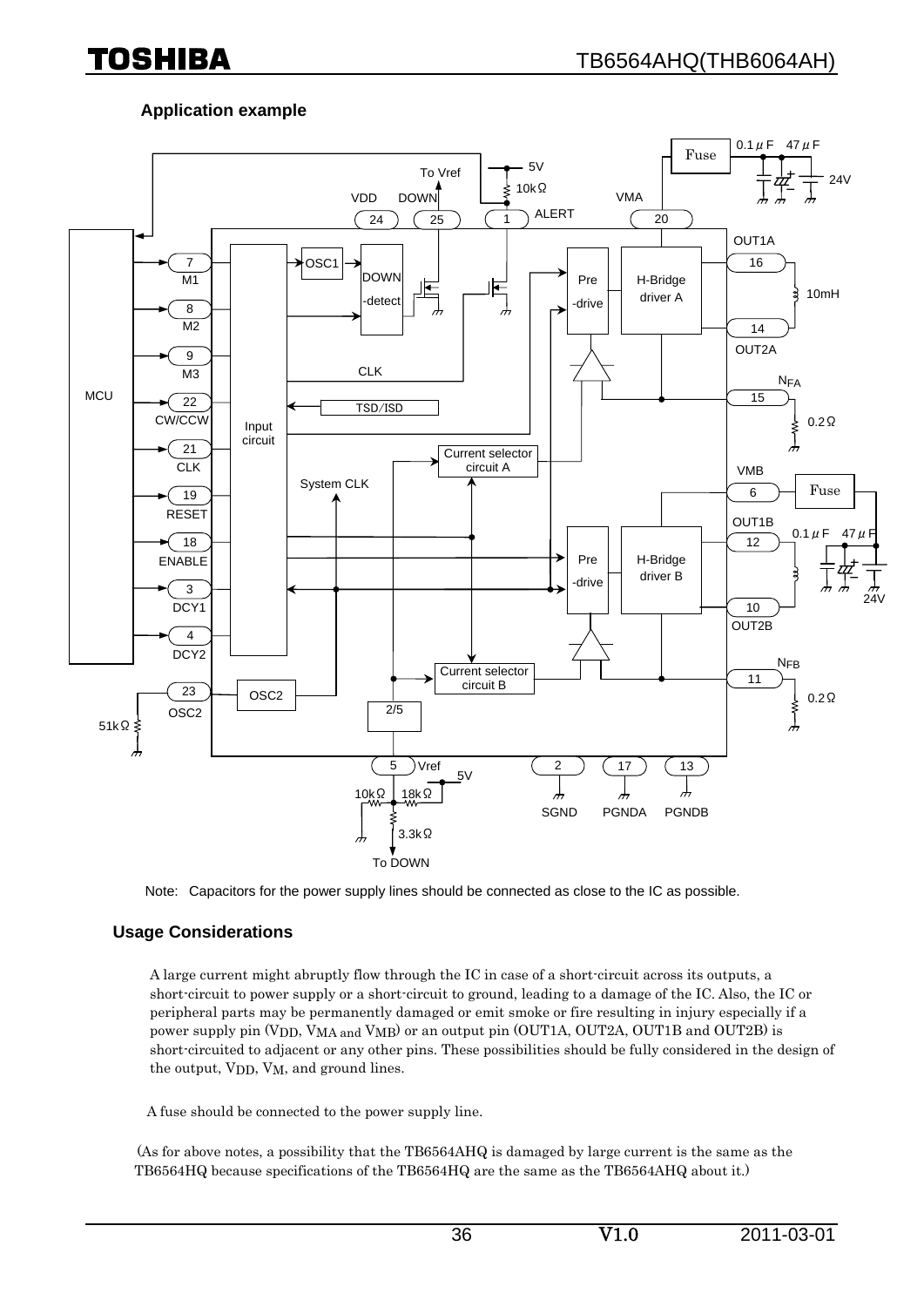#### **Notes on Contents**

#### **1. Block Diagrams**

Some of the functional blocks, circuits, or constants in the block diagram may be omitted or simplified for explanatory purposes.

#### **2. Equivalent Circuits**

The equivalent circuit diagrams may be simplified or some parts of them may be omitted for explanatory purposes.

#### **3. Timing Charts**

Timing charts may be simplified for explanatory purposes.

#### **4. Application Circuits**

The application circuits shown in this document are provided for reference purposes only. Thorough evaluation is required, especially at the mass production design stage. Toshiba does not grant any license to any industrial property rights by providing these examples of application circuits.

#### **5. Test Circuits**

Components in the test circuits are used only to obtain and confirm the device characteristics. These components and circuits are not guaranteed to prevent malfunction or failure from occurring in the application equipment.

#### **IC Usage Considerations Notes on handling of ICs**

- [1] The absolute maximum ratings of a semiconductor device are a set of ratings that must not be exceeded, even for a moment. Do not exceed any of these ratings. Exceeding the rating(s) may cause the device breakdown, damage or deterioration, and may result injury by explosion or combustion.
- [2] Use an appropriate power supply fuse to ensure that a large current does not continuously flow in case of over current and/or IC failure. The IC will fully break down when used under conditions that exceed its absolute maximum ratings, when the wiring is routed improperly or when an abnormal pulse noise occurs from the wiring or load, causing a large current to continuously flow and the breakdown can lead smoke or ignition. To minimize the effects of the flow of a large current in case of breakdown, appropriate settings, such as fuse capacity, fusing time and insertion circuit location, are required.
- [3] If your design includes an inductive load such as a motor coil, incorporate a protection circuit into the design to prevent device malfunction or breakdown caused by the current resulting from the inrush current at power ON or the negative current resulting from the back electromotive force at power OFF. IC breakdown may cause injury, smoke or ignition. Use a stable power supply with ICs with built-in protection functions. If the power supply is
	- unstable, the protection function may not operate, causing IC breakdown. IC breakdown may cause injury, smoke or ignition.
- [4] Do not insert devices in the wrong orientation or incorrectly. Make sure that the positive and negative terminals of power supplies are connected properly. Otherwise, the current or power consumption may exceed the absolute maximum rating, and exceeding the rating(s) may cause the device breakdown, damage or deterioration, and may result injury by explosion or combustion.

In addition, do not use any device that is applied the current with inserting in the wrong orientation or incorrectly even just one time.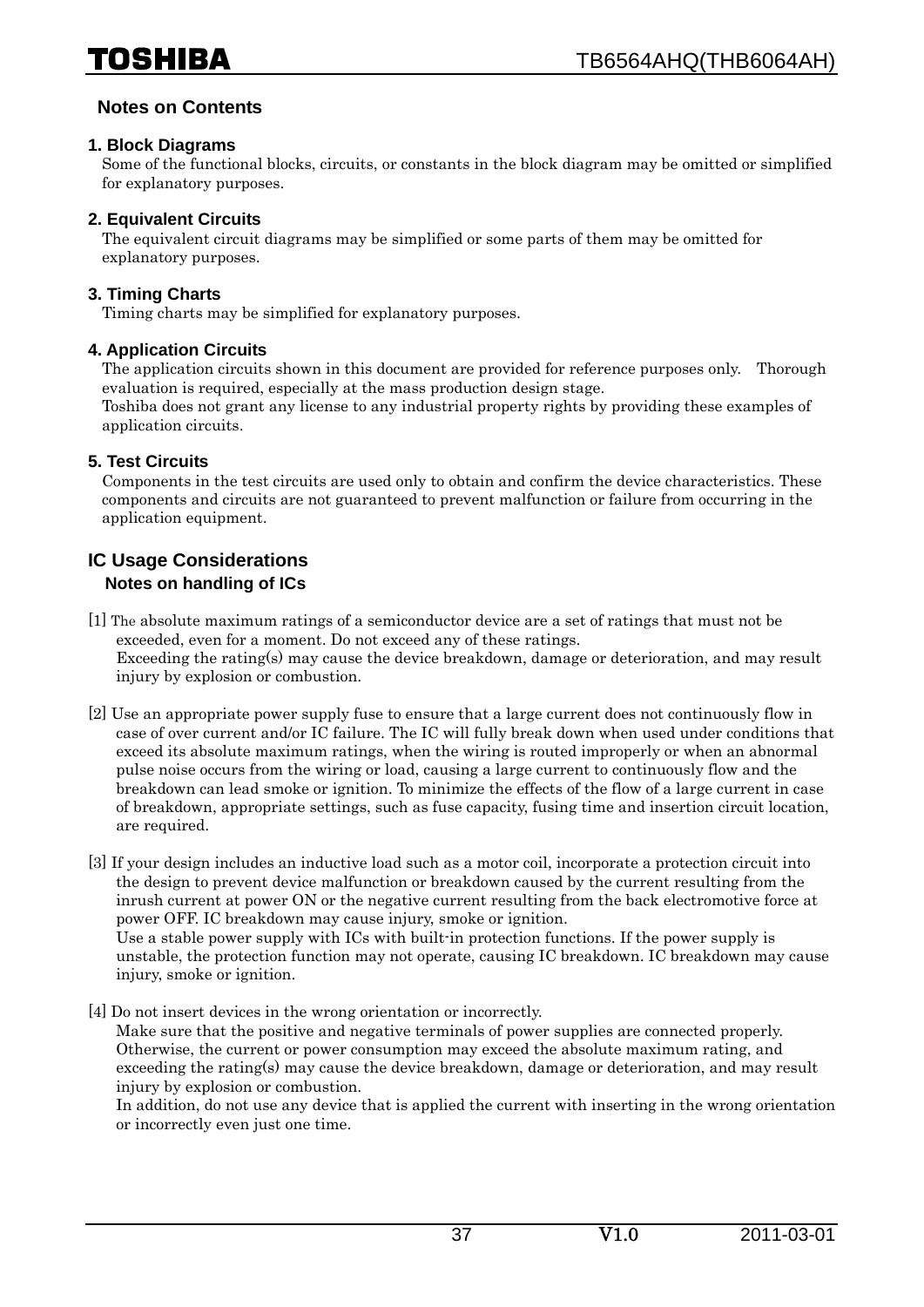### **Package Dimensions**

HZIP25-P-1.27

Unit: mm



Weight: 9.86 g (typ.)